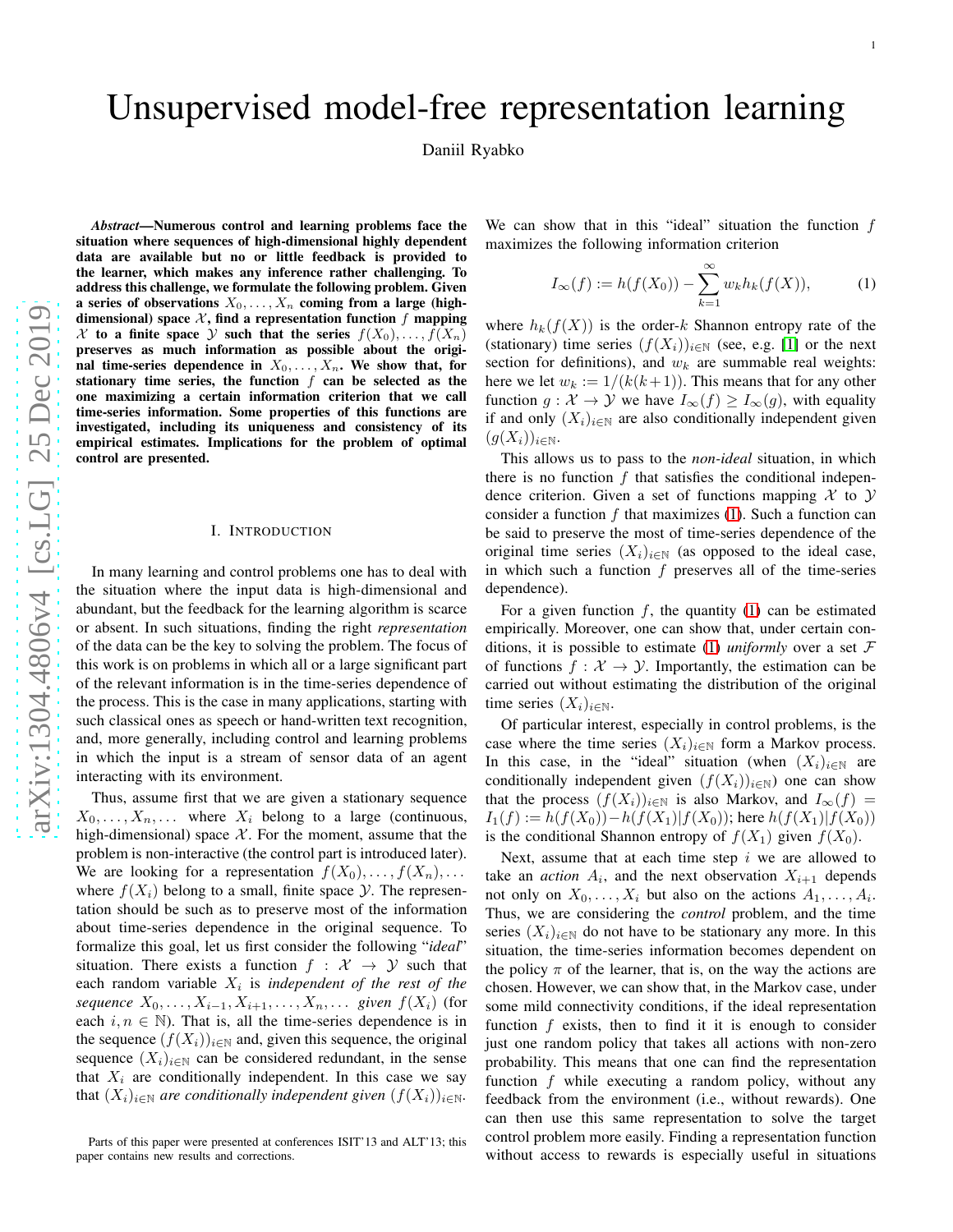where rewards are costly to obtain. For example, one can imagine situations where the dynamics of the environment can be simulated, but the rewards cannot.

# *A. Examples*

Next we consider some examples of problems where all or most of the information one would like to learn is contained in the time-series dependence.

1) Example 1: type-written text: Let the sequence  $X_i$ ,  $i = 1..N$  be a type-written text in English. Here each  $X_i$ is the image of a letter printed on a typewriter, and together the sequence represents a text. The text is readable, so each image  $X_i$  uniquely determines a letter; let  $f : \mathcal{X} \to \mathcal{Y}$  be this mapping, where  $X$  is the space of images of letters and  $Y$  is the finite space of all letters of the English language. Note that  $X_i$  are conditionally independent given  $f(X_i)$ . The text itself is not i.i.d. nor Markov, but can be thought of as being stationary. Here it is easy to picture the conditional distribution of X given  $f(X)$ : there are  $|Y|$  many mutually singular distributions, each corresponding to a letter on the typewriter. By pressing, say, the key "A" one generates an image corresponding to that letter, independently of all other images of the letter "A" before or after it; the dependence between this image and the rest of the images in the text is only via the labels, that is, the dependence is in the text and not in the images themselves. Thus we have described an example of the *ideal* situation formulated above. If instead of a type-written text we consider a hand-written one, then the conditional independence assumption does not hold, because the way one writes a letter depends on the preceding and the following letters. Thus, we are no longer in the ideal situation; we can get back to it by considering a larger space  $\mathcal{Y}$ , for example that of all words, so that  $X_i$  is an image of a handwritten word and  $Y_i$  is the word itself. A somewhat middleground formulation in which we are close to the ideal situation is to consider the space of all pairs or triplets of letters.

*2) Example 2: online chess game:* A player plays a game of chess on his computer. After each move, he takes a screenshot of the part of the screen that contains the board. These screenshots constitute the sequence  $X_i$ . This is a control problem, as the player can take actions (chess moves)  $A_i$ , to which the environment reacts (the other player makes moves as well). It can be assumed to be a (rewardless) Markov decision process (MDP), meaning that (the next state)  $X_{i+1}$  only depends on (the previous state)  $X_i$  and action  $A_i$ . The function f maps the space  $X$  of screenshots to the finite space  $Y$  of all strings that describe the positions of all the figures on the chess board (considering some canonical representation of the board). Here again  $X_i$  are conditionally independent given  $f(X_i)$ . To add some randomness to the problem (the screenshots may be thought of as deterministic), one can consider, instead of the screenshots, photographs of the computer screen. This would still preserve the conditional independence property. However, if we consider a physical version of the game, where  $X_i$ are photographs of the physical board, then the conditional indepedence property breaks (or holds only approximately). Indeed, the position of each of the figures that does not make

a move remains the same, and as the figure is not placed on a very precise position on the board, there is some gameunrelated randomness that is preserved from one move to the next. Note that if someone does not know anything about the game of chess, and does not receive any feedback (not even the binary "lose/win" signal in the end), then there is no way of knowing that this position information is irrelevant. Since we are considering the control problem without rewards, this lack of conditional independence becomes important: we cannot throw away the time-series information (here, contained in the position of the figure inside its cell on the board) without knowing that it is irrelevant for rewards.

# *B. Prior work*

Learning representations, feature learning, model learning, as well as model and feature selection, are different variants and different names of the same general problem: making the data more amenable to learning. From the vast literature available on these problems we only mention a few that are somehow related to the approach taken in this work. First, note that in our "ideal" (conditional independence) case, if we further assume that  $(X_i)$  form a Markov chain, then we get a special case of Hidden Markov models (HMM) [\[2\]](#page-10-1), with (unobserved)  $f(X_i)$  being hidden states. Indeed, as it was mentioned, in this case  $f(X_i)$  form a Markov chain (Section [IV\)](#page-4-0), and thus can be considered hidden states; the dependence between  $X_i$ and  $f(X_i)$  is deterministic, as opposed to stochastic in HMM, so we get a special case. Thus, the general case (non-ideal situation,  $X_i$  are not necessarily Markov) can be considered a generalization of HMMs. A related approach to finding representations in HMMs is that of [\[3\]](#page-10-2) (see also [\[4\]](#page-10-3)). The setting of [\[3\]](#page-10-2) can be related to our setting in Sections [IV,](#page-4-0) [VI.](#page-6-0) Specifically, [\[3\]](#page-10-2) considers environments generated by HMMs in which the hidden states are deterministic functions of the observed variables. The approach of [\[3\]](#page-10-2) is then to maximize a penalized likelihood function, where the penalty is for larger state spaces. Consistency results are obtained for the case of finite or countably infinite sets of maps (representation functions), which are given by so-called finite-state machines of bounded memory one of which is the true environment.

From a different perspective, if  $X_i$  are independent and identically distributed and, instead of the time-series dependence (which, of course, is absent in this case), we want to preserve as much as possible of the information about another sequence of variables (labels)  $Y_1, \ldots, Y_n$ , then one can arrive at the information bottleneck method [\[5\]](#page-10-4). The information bottleneck method can, in turn, be seen as a generalization of the rate-distortion theory of Shannon [\[6\]](#page-11-0). While the classical formulation of the information bottleneck method deals with i.i.d. data, the concept had been applied to dependent data as well. Thus, applied to dynamical systems, the information bottleneck method can be formulated [\[7\]](#page-11-1) as follows: minimize  $I$ (past; representation) –  $\beta I$ (representation; future), where  $\beta$ is a parameter. A related idea is that of causal states [\[8\]](#page-11-2): two histories belong to the same causal state if and only if they give the same conditional distribution over futures. What distinguishes the approach of this work from those described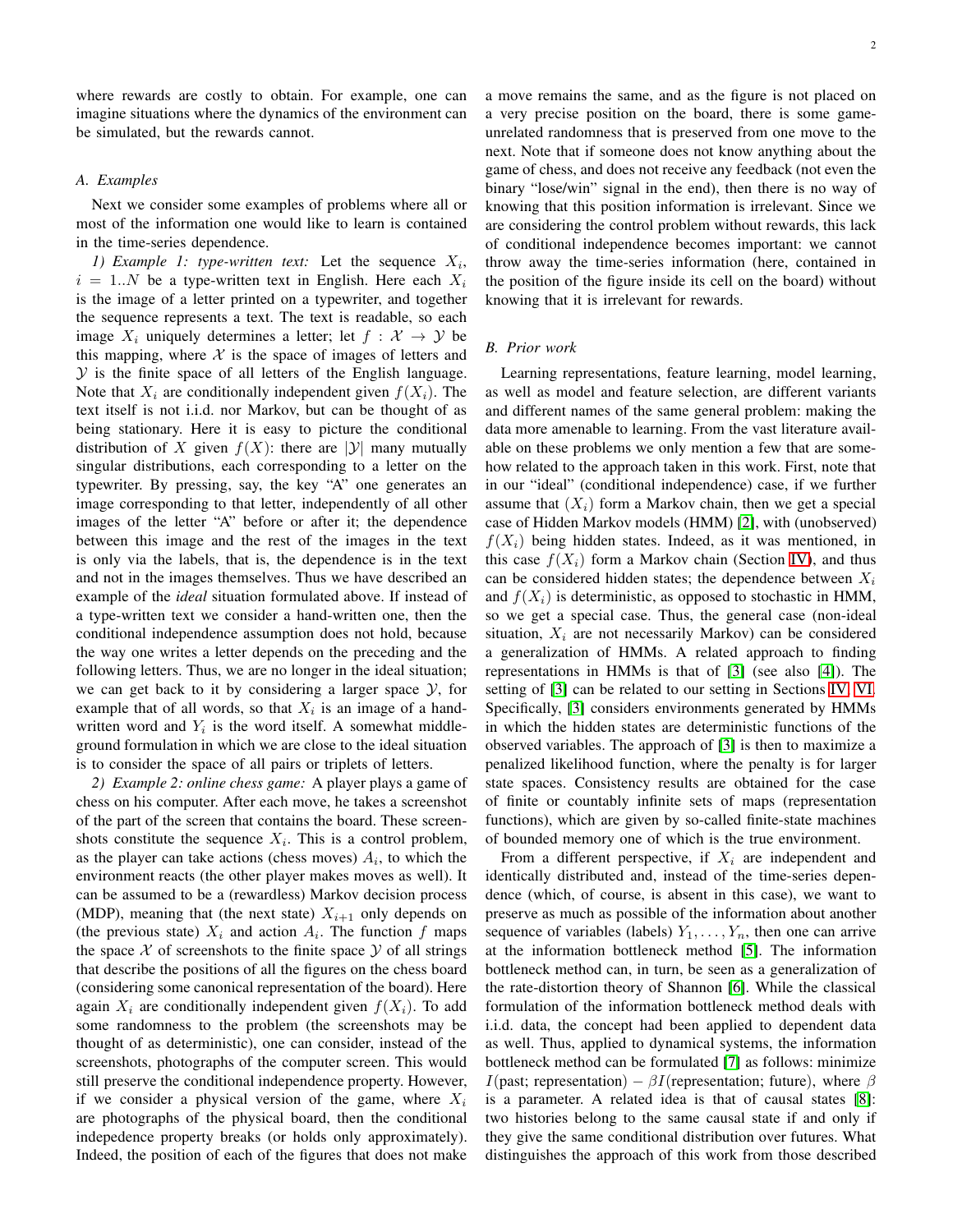is that we never have to consider the probability distribution of the input time series  $X_i$  directly — only through the distribution of the representations  $f(X_i)$ . Thus, modelling or estimating  $X_i$  is not required; this is particularly important for empirical estimates.

For the control problem, to relate the proposed approach to others, first observe that in the case of an MDP, in the "ideal" scenario, that is, in the case when there exists a function  $f: \mathcal{X} \to \mathcal{Y}$  such that  $(X_i)_{i \in \mathbb{N}}$  are conditionally independent given  $(f(X_i))_{i\in\mathbb{N}}$ , then for any states  $x, x' \in \mathcal{X}$  for which  $f(x) = f(x')$  all the transition probabilities are the same. In other words, states  $x, x' \in \mathcal{X}$  for which  $f(x) = f(x')$ are equivalent in a very strong sense, and the function  $f$ can be viewed as state aggregation. Generalizations of this equivalence and aggregation (in the presence of rewards or costs) are studied in the bisimulation and homomorphism literature [\[9\]](#page-11-3), [\[10\]](#page-11-4), [\[11\]](#page-11-5), [\[12\]](#page-11-6). The main difference of our approach (besides the absence of rewards) is in the treatment of approximate (non-ideal) cases and in the way we propose to find the representation (aggregation) functions. In bisimulation this is approached via a metric on the state space defined using a distance between the transition (and reward) probability distributions, which then has to be estimated [\[10\]](#page-11-4), [\[11\]](#page-11-5). In our approach, all that has to be estimated concerns the representations  $f(X)$ , rather than the observations (states) X themselves.

In the context of reinforcement learning with rewards, a related problem is that of finding a (concise) representation of the input space such that the resulting process on representations is Markovian [\[13\]](#page-11-7), [\[14\]](#page-11-8).

It should also be noted that the conditional independence property has been previously studied in a different context (classification) in [\[15\]](#page-11-9). The latter work shows that if the objects  $(X_i)_{i\in\mathbb{N}}$  are conditionally independent given the labels  $(Y_i)_{i\in\mathbb{N}}$ then, effectively, one can use classification methods developed to work under the assumption of i.i.d. object-label pairs. Thus, if one is given some examples of object-label pairs  $(X, f(X))$ , then one can use both classification methods and time-series information to learn the function f. In other words, [\[15\]](#page-11-9) shows that time-series information does not hurt: the methods proven to work only when there is none (i.i.d. object-label pairs) are, in fact, applicable to a wider range of situations. On the other hand, the results of the present work show that time-series information can be very useful, even when no object-label examples are given.

## *C. Organization*

The rest of the paper is organized as follows. Section [II](#page-2-0) introduces some notation and definitions. Section [III](#page-3-0) introduces the model and gives the main results concerning representation functions for stationary time series. Section [IV](#page-4-0) considers the special case of (stationary) Markov chains; Section [V](#page-5-0) presents results on uniform empirical approximation of time-series information. Finally, Section [VI](#page-6-0) extends the model and results to the control problem. Some longer proofs are deferred to the Appendix.

## II. PRELIMINARIES

<span id="page-2-0"></span>Let  $(\mathcal{X}, \mathcal{F}_{\mathcal{X}})$  and  $(\mathcal{Y}, \mathcal{F}_{\mathcal{Y}})$  be probability spaces. Here we assume that  $Y$  is finite; extensions to infinite spaces  $Y$  are left for future work. The idea is that  $\mathcal{Y}$ , as a representation space, should be "smaller" than  $X$ , which, in turn, is thought of as "large" (e.g. high-dimensional Euclidean space). The space  $(\mathcal{X}, \mathcal{F}_{\mathcal{X}})$  is assumed to be such that extensions to timeseries distributions and regular conditional probabilities are well-defined. A sufficient condition for this is that  $(\mathcal{X}, \mathcal{F}_{\mathcal{X}})$ possesses a standard basis, e.g., is a Polish space [\[16\]](#page-11-10). When speaking about conditional probability distributions, for random variables X and Y the notation  $P_{X|Y}(X|Y)$  refers to a regular conditional probability measure (e.g., [\[16,](#page-11-10) Section 5.8]). The equality of any such two conditional probabilities is always understood in the almost-sure sense, that is, for almost all values of the random variables under the condition. Moreover, we shall omit the subscript in the expressions like  $P_{X|Y}(X|Y)$ , i.e. simply use  $P(X|Y)$ , somewhat abusing the notation which may also refer to the probability of taking certain value, as in  $P(X = x)$ ; however, the distinction will be clear from the context.

The upper-case letters, such as  $X, Y$ , etc. are reserved for random variables, while the lower-case letters  $x, y$ , etc. for their realisations.

Time-series (or process) distributions are probability measures on the space  $(\mathcal{X}^{\mathbb{N}}, \mathcal{F}_{\mathbb{N}})$  of one-way infinite sequences (where  $\mathcal{F}_{\mathbb{N}}$  is the Borel sigma-algebra of  $\mathcal{X}^{\mathbb{N}}$ ). We use the abbreviation  $X_{0..k}$  for  $X_0, \ldots, X_k$ . A distribution  $\rho$  is stationary if  $\rho(X_{0..k} \in A) = \rho(X_{n..n+k} \in A)$  for all  $A \in \mathcal{F}_{\mathcal{X}^k}, k, n \in \mathbb{N}$ (with  $\mathcal{F}_{\mathcal{X}^k}$  being the sigma-algebra of  $\mathcal{X}^k$ ).

A stationary distribution on  $\mathcal{X}^{\mathbb{N}}$  can be uniquely extended to a distribution on  $\mathcal{X}^{\mathbb{Z}}$  (that is, to a time series  $\ldots, X_{-1}, X_0, X_1, \ldots$ ; we will assume such an extension whenever necessary.

The following notation is used for entropies and information; see, e.g., [\[1\]](#page-10-0) for a thorough exposition. For a discrete random variable Z denote  $h(Z)$  its Shannon entropy  $h(Z) :=$  $-\sum_{z} P(Z = z) \log P(Z = z) = -\mathbb{E} \log P(Z)$  where  $0 \log 0 := 0$ . For a pair of random variables  $Z_1, Z_2$ , their joint entropy is simply  $h(Z_1, Z_2) := -\sum_{z_1, z_2} P(Z_1 = z_1, Z_2 =$  $z_2$ ) log  $P(Z_1 = z_1, Z_2 = z_2)$  and the conditional entropy is defined as  $h(Z_2|Z_1) := -\sum_{z_1} P(Z_1 = z_1) \sum_{z_2} P(Z_2 = z_2)$  $z_2|Z_1 = z_1 \log P(Z_2 = z_2 | \overline{Z_1} = z_1) = -\mathbb{E} \log P(Z_2 | Z_1).$ We use the notation  $h_0(f)$  for the entropy of  $f(X_0)$ 

$$
h_0(f) := h(f(X_0)),
$$
 (2)

and  $h_k(f)$  for the k-order entropy rate of  $(f(X_i))_{i\in\mathbb{N}}$ 

$$
h_k(f) := h(f(X_k)|f(X_0), \dots, f(X_{k-1})).
$$
 (3)

For stationary time series  $(f(X_i))_{i\in\mathbb{N}}$  the (limit) entropy rate, which always exists (see, e.g.,[\[1\]](#page-10-0)) is defined as

$$
h_{\infty}(f) := \lim_{k \to \infty} h_k(f).
$$

For random variables  $Y_1, Y_2$ , the mutual information  $I(Y_1; Y_2)$ is defined as  $I(Y_1; Y_2) := h(Y_1) - h(Y_1|Y_2)$ . For stationary time series  $Y_1, Y_2, \ldots$  we have, by stationarity, the following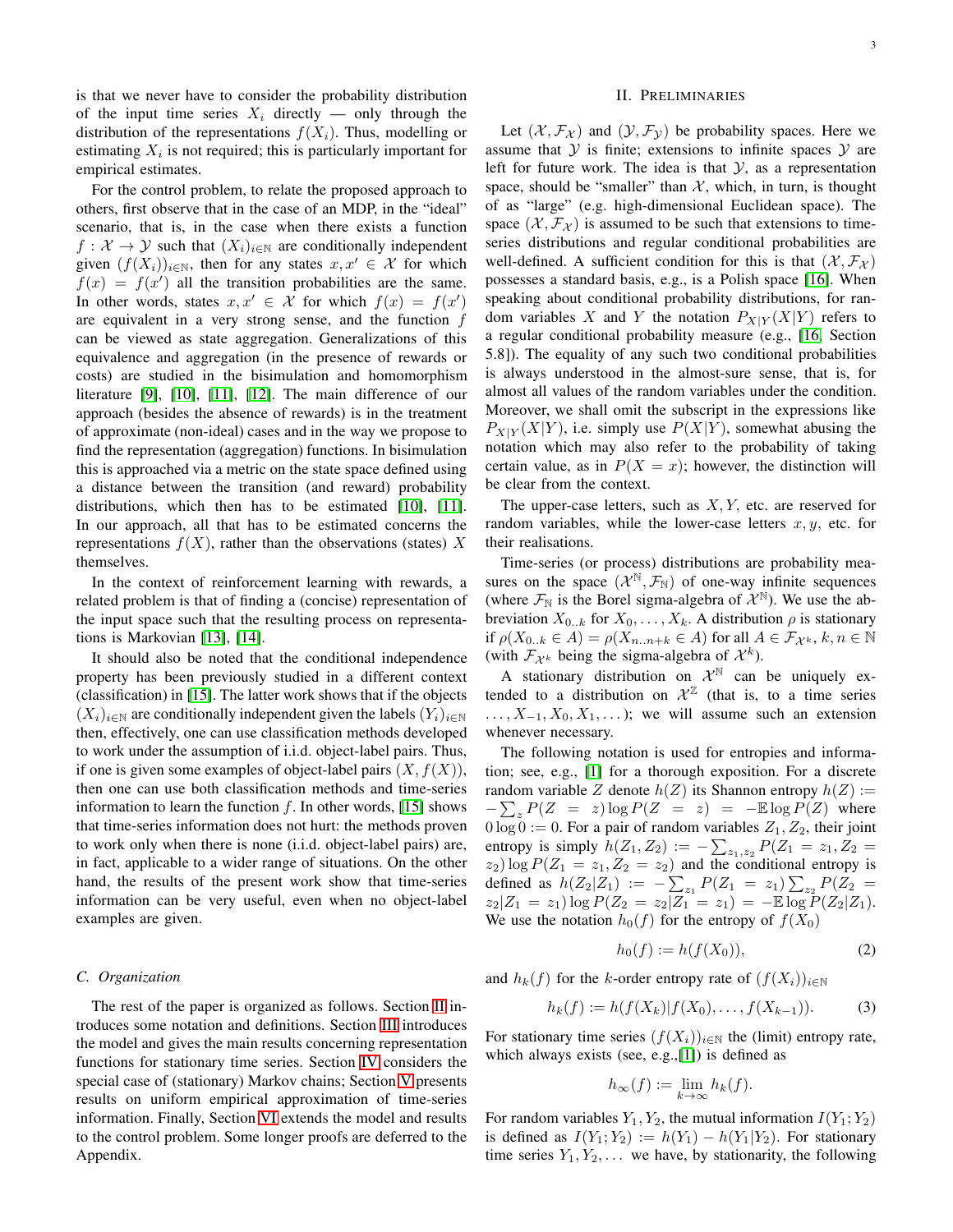simple identity which is used often in this text:

$$
I(Y_1; Y_2) = h(Y_2) - h(Y_1|Y_2).
$$

# <span id="page-3-0"></span>III. TIME-SERIES INFORMATION FOR STATIONARY DISTRIBUTIONS

This section describes the main results concerning representation functions for stationary time series. We first introduce the "ideal" situation in which  $(X_i)_{i\in\mathbb{N}}$  are conditionally independent given  $(f(X_i))_{i\in\mathbb{N}}$  for some function  $f: \mathcal{X} \to \mathcal{Y}$ , and define time-series information. We then show that under this condition the function f maximizes time-series information.

<span id="page-3-1"></span>Definition 1 (conditional independence given labels). *We say that*  $(X_i)_{i \in \mathbb{N}}$  *are conditionally independent given*  $(f(X_i))_{i \in \mathbb{N}}$ *, if for all*  $n, k$ , *and all*  $i_1, \ldots, i_k \neq n$ ,  $X_n$  *is independent of*  $X_{i_1}, \ldots, X_{i_k}$  given  $f(X_n)$ :

$$
P(X_n|f(X_n), X_{i_1}, \dots, X_{i_k}) = P(X_n|f(X_n)) \text{ a.s.} \qquad (4)
$$

One can think of  $f(X_i)$  as a sequence of *representations*: these representations preserve all the information about timeseries dependence that is present in the original sequence  $(X_i)_{i\in\mathbb{N}}$ : indeed, the latter variables become independent given the representations.

The following simple implications of Definition [1](#page-3-1) will be used repeatedly in the proofs.

<span id="page-3-8"></span>**Lemma 1.** Assume that  $(X_i)_{i\in\mathbb{N}}$  are conditionally independent  $given (f(X_i))_{i \in \mathbb{N}}$ , and let  $g_i, g'_j$   $(i, j \in \mathbb{N})$  be any (measur*able) functions from* X *to* Y*. Then, for all different values of the indices, we have*

$$
P(X_{i_1},...,X_{i_k}|X_{j_1},...,X_{j_m},g_l(X_l))
$$
  
=  $P(X_{i_1},...,X_{i_k}|f(X_{j_1}),...,f(X_{j_m}),g_l(X_l))$  a.s. (5a)

$$
P(X_{i_1},\ldots,X_{i_k}|X_{j_1},f(X_{j_1}),\ldots,X_{j_m},f(X_{j_m}),g_l(X_l))
$$
  
=  $P(X_{i_1},\ldots,X_{i_k}|f(X_{j_1}),\ldots,f(X_{j_m}),g_l(X_l))$  a.s., (5b)

$$
h(g'_1(X_{i_1}),\ldots,g'_k(X_{i_k})
$$
  
\n
$$
|g_1(X_{j_1}),f(X_{j_1}),\ldots,g_m(X_{j_m}),f(X_{j_m}),g_l(X_l)) =
$$
  
\n
$$
h(g'_1(X_{i_1}),\ldots,g'_k(X_{i_k})|f(X_{j_1}),\ldots,f(X_{j_m}),g_l(X_l)) \text{ a.s.},
$$
  
\n(5c)

$$
h(g'_1(X_{i_1}),\ldots,g'_k(X_{i_k})|f(X_{j_1}),\ldots,f(X_{j_m}),g_l(X_l))
$$
  
\n
$$
\leq h(g'_1(X_{i_1}),\ldots,g'_k(X_{i_k})
$$
  
\n
$$
|g_1(X_{j_1}),\ldots,g_m(X_{j_m}),g_l(X_l)) \text{ a.s.}, \quad (5d)
$$

$$
I(g'_1(X_{i_1}), \ldots, g'_k(X_{i_k});
$$
  
\n
$$
g_1(X_{j_1}), f(X_{j_1}), \ldots, g_m(X_{j_m}), f(X_{j_m}), g_l(X_l)) =
$$
  
\n
$$
I(g'_1(X_{i_1}), \ldots, g'_k(X_{i_k}); f(X_{j_1}), \ldots, f(X_{j_m}), g_l(X_l)) \ a.s.,
$$
  
\n(5e)

$$
I(g'_1(X_{i_1}), \ldots, g'_k(X_{i_k}); f(X_{j_1}), \ldots, f(X_{j_m}), g_l(X_l))
$$
  
\n
$$
\geq I(g'_1(X_{i_1}), \ldots, g'_k(X_{i_k});
$$
  
\n
$$
g_1(X_{j_1}), \ldots, g_m(X_{j_m}), g_l(X_l)) \text{ a.s. (5f)}
$$

*Proof.* The first statement is simply the symmetry of conditional independence. We show it for one index on each side, as the general case is analogous: the extra random variables (including  $q_l(X_l)$  in the condition) are pure spectators. Applying the Bayes formula and the conditional independence, w.p. 1 we have the following chain of equalities for conditional distributions:

$$
P(X_i|X_j) = P(X_i|X_j, f(X_j))
$$
  
= 
$$
\frac{P(X_j|X_i, f(X_j))P(X_i, f(X_j))}{P(X_j, f(X_j))}
$$
  
= 
$$
\frac{P(X_j|f(X_j))P(X_i, f(X_j))}{P(X_j|f(X_j))P(f(X_j))} = P(X_i|f(X_j)).
$$

For the rest of the statements, we have  $(5a) \Rightarrow (5b) \Rightarrow (5c) \Rightarrow (5d)$  $(5a) \Rightarrow (5b) \Rightarrow (5c) \Rightarrow (5d)$  $(5a) \Rightarrow (5b) \Rightarrow (5c) \Rightarrow (5d)$  $(5a) \Rightarrow (5b) \Rightarrow (5c) \Rightarrow (5d)$  $(5a) \Rightarrow (5b) \Rightarrow (5c) \Rightarrow (5d)$  $(5a) \Rightarrow (5b) \Rightarrow (5c) \Rightarrow (5d)$  $(5a) \Rightarrow (5b) \Rightarrow (5c) \Rightarrow (5d)$ ;  $(5c) \Rightarrow (5e)$  $(5c) \Rightarrow (5e)$ ;  $(5d) \Rightarrow (5f)$  $(5d) \Rightarrow (5f)$ . 口

One can show that a function  $f$  which gives the property of conditional independence, if it exists, is unique up to permutations and up to 0-probability sets, provided  $\mathcal Y$  is the smallest set for which such a function exists.

**Definition 2** (Minimal representation set). We say that  $\mathcal{Y} =$  $\{1, \ldots, K\}$  *is the minimal representation set if there exists a function*  $f: \mathcal{X} \to \mathcal{Y}$  *such that*  $(X_i)_{i \in \mathbb{N}}$  *are conditionally independent given*  $(f(X_i))_{i\in\mathbb{N}}$ *, and for every*  $K' < K$  *there is no function*  $f: \mathcal{X} \to \mathcal{Y}' := \{1, \ldots, K'\}$  *such that*  $(X_i)_{i \in \mathbb{N}}$ *are conditionally independent given*  $(f(X_i))_{i\in\mathbb{N}}$ .

<span id="page-3-9"></span>Proposition 1 (Uniqueness of representation). *Let* Y *be the minimal representation set and let*  $f, g : \mathcal{X} \rightarrow \mathcal{Y}$  *be such that*  $(X_i)_{i \in \mathbb{N}}$  *are conditionally independent given either*  $(f(X_i))_{i\in\mathbb{N}}$  *or*  $(g(X_i))_{i\in\mathbb{N}}$ *. Then there exists a permutation*  $\pi : \mathcal{Y} \to \mathcal{Y}$  *such that*  $f(X_i) = \pi(g(X_i))$  *a.s.* 

<span id="page-3-3"></span><span id="page-3-2"></span>*Proof.* Here it will be convenient for us to reverse the order of random variables in the definition of conditional independence, which we can do since independence is symmetric:  $P(X_{i_1},...,X_{i_k}|f(X_n),X_n) = P(X_{i_1},...,X_{i_k}|f(X_n))$  a.s., and likewise for  $g$  (see [\(5b\)](#page-3-3)).

<span id="page-3-4"></span>Let  $X_{\setminus i}$  denote the random variables  $(X_t)_{t \in \mathbb{N}, t \neq i}$ . Observe that, if the distributions  $P(X_{\setminus i}|f(X_i) = a)$  and  $P(X_{\setminus i}|f(X_i) = b)$  coincide for some values  $a, b \in Y$  for all  $i$  and the conditions have non-zero probability at least for some i, then we must have  $a = b$ , since otherwise Y would not be the minimal representation set (we could merge a and b). The same holds for the function  $g$ . Likewise, for every  $a \in \mathcal{Y}$  we must have  $P(f(X_i) = a) > 0$  at least for some i (since otherwise we could merge  $a$  with an arbitrary letter), and similarly for g.

<span id="page-3-7"></span><span id="page-3-6"></span><span id="page-3-5"></span>Therefore, to prove the proposition, it is enough to show that for every  $a \in \mathcal{Y}$  there exists  $b \in \mathcal{Y}$  such that  $P(X_{\setminus i}|f(X_i)) =$  $a) = P(X_{\setminus i}|g(X_i) = b)$  for all  $i \in \mathbb{N}$  for which the condition has non-zero probability simultaneously; this relation would establish the required permutation  $\pi$ . To do so, consider  $a, b \in \mathcal{Y}$  and  $A = f^{-1}(a), B = g^{-1}(b)$ . Note that for any measurable  $T \subset \mathcal{X}^k$  and any different values of the indexes  $i, j_1, \ldots, j_k$ , conditional independence implies, via [\(5b\)](#page-3-3), that  $P((X_{j_1},...,X_{j_k}) \in T | X_i = s, f(X_i) = a)$  is a.s. constant in s. Similarly,  $P((X_{j_1},...,X_{j_k}) \in T | X_i = s, g(X_i) = b)$  is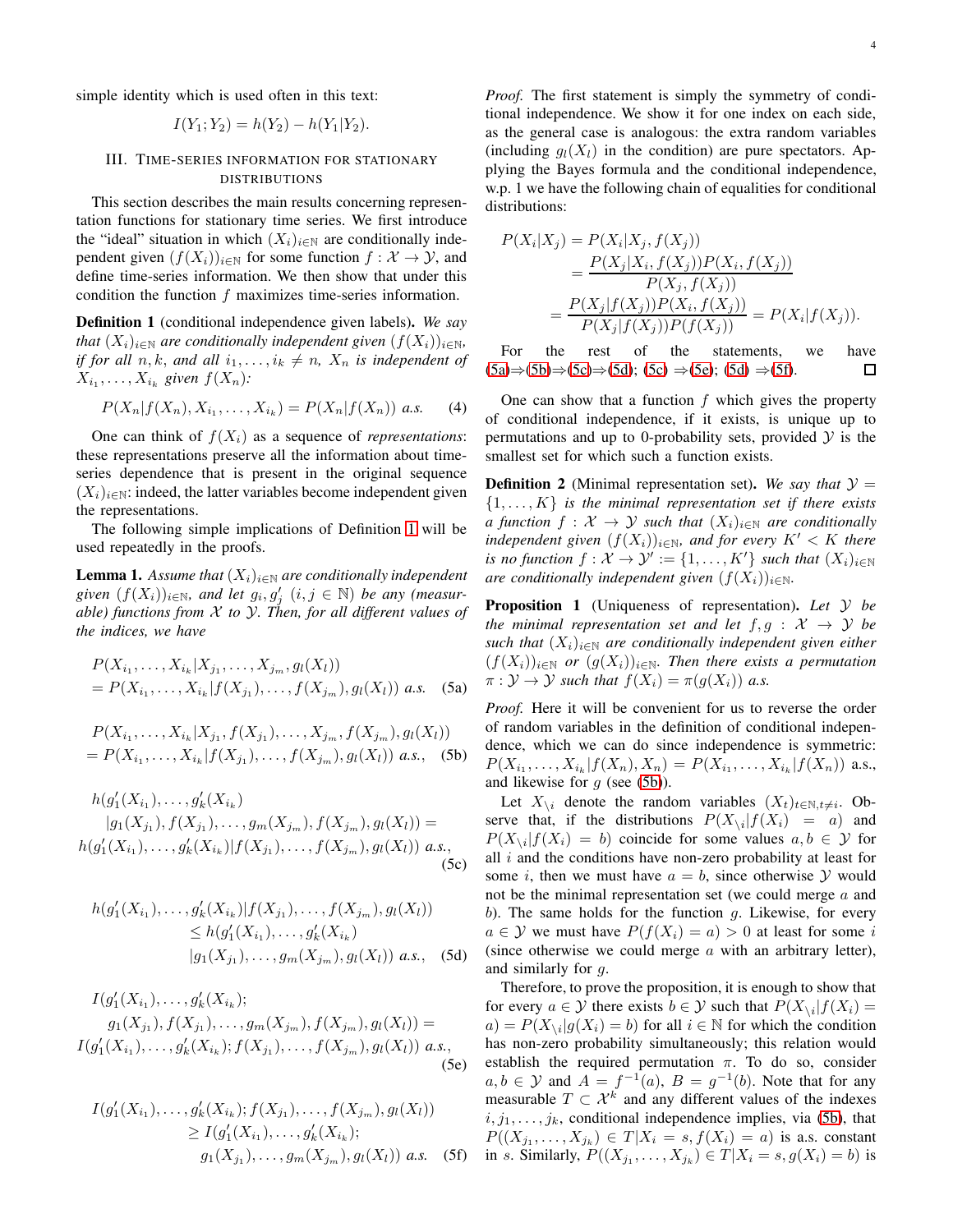a.s. constant in s. If  $P(X_i \in A \cap B) > 0$  for some  $i \in \mathbb{N}$ then these constants should coincide, which means that the distributions  $P(X_{\setminus i}|f(X_i) = a)$  and  $P(X_{\setminus i}|g(X_i) = b)$  are a.s. equal. This implies the statement.

The main quantity of interest is  $I_{\infty}(f)$ , which is a formalization of the notion of time-series information. It quantifies the amount of time-series dependence in the series  $(X_i)_{i\in\mathbb{N}}$ .

<span id="page-4-3"></span>**Definition 3.** For a time series  $f(X_0), \ldots, f(X_n), \ldots$ , define *its* k*th order time-series information as*

$$
I_k(f) := h_0(f) - h_k(f)
$$
 (6)

*and its time-series information as*

<span id="page-4-1"></span>
$$
I_{\infty}(f) := \sum_{k=1}^{\infty} w_k I_k(f) = h_0(f) - \sum_{k=1}^{\infty} w_k h_k(f), \quad (7)
$$

*where we set*  $w_k := 1/(k(k + 1))$  *(however, any positive weights that sum to 1 may be chosen).*

For stationary time series, from this definition we immediately obtain the following identity

<span id="page-4-6"></span>
$$
I_k(f) = I(f(X_k); f(X_1), \dots, f(X_{k-1})).
$$
 (8)

The following theorem is the main result concerning representations of stationary time series.

<span id="page-4-2"></span>**Theorem 1.** Let  $(X_i)_{i\in\mathbb{N}}$  be a stationary time series, and *let*  $f : \mathcal{X} \to \mathcal{Y}$  *be such that*  $(X_i)_{i \in \mathbb{N}}$  *are conditionally independent given*  $(f(X_i))_{i\in\mathbb{N}}$ *. Then for any*  $g: \mathcal{X} \to \mathcal{Y}$  we *have*  $I_\infty(f) \geq I_\infty(g)$ *, with equality if and only if*  $(X_i)_{i \in \mathbb{N}}$  *are conditionally independent given*  $(g(X_i))_{i\in\mathbb{N}}$ .

The proof is deferred to the appendix.

Thus, given a set F of representation functions  $f: \mathcal{X} \to \mathcal{Y}$ , the function that is "closest" to satisfying the conditional independence property given in Definition [1](#page-3-1) can be defined as the one that maximizes [\(7\)](#page-4-1). If the set  $\mathcal F$  is finite and the time series  $(X_i)_{i\in\mathbb{N}}$  are stationary, then it is possible to find the function that maximizes [\(7\)](#page-4-1) given a large enough sample of the time series, without knowing anything about its distribution. Indeed, it suffices to have a consistent estimator for the entropy  $h_k(f)$ , which can be estimated simply using empirical plug-in estimates. In practice it is clearly not necessary to compute the infinite sum in [\(7\)](#page-4-1), but only as many summands as is computationally feasible and statistically meaningful; computing  $l = O(\log n)$  summands (where *n* is the length of the time-series available) seems reasonable in view of obtaining consistent frequency estimates: using the definition of the weights  $w_k = 1/(k(k+1))$  we can upper-bond the error from not computing the rest of the summands by  $O(log(|\mathcal{Y}|/(l+1)).$ 

#### *A. Alternative formulations*

Theorem [1](#page-4-2) can be formulated in a slightly different way without making reference to  $I_{\infty}$  but only to  $I_k$ . Such an alternative formulation makes clearer the role of  $I_k$  and avoids the use of (rather arbitrary) parameters  $(w_k)_{k \in \mathbb{N}}$  in the definition of  $I_{\infty}$  (Definition [3\)](#page-4-3). At the same time, it does not yield a specific function to optimize in order to find the representation f.

**Theorem** (alternative formulation of Theorem [1\)](#page-4-2). Let  $(X_i)_{i \in \mathbb{N}}$ *be a stationary time series, and let*  $f : \mathcal{X} \rightarrow \mathcal{Y}$  *be such that*  $(X_i)_{i \in \mathbb{N}}$  *are conditionally independent given*  $(f(X_i))_{i \in \mathbb{N}}$ *. Then for any*  $g: \mathcal{X} \to \mathcal{Y}$  *and all*  $k \in \mathbb{N}$  *we have*  $I_k(f) \geq$  $I_k(q)$ , where the inequality is strict for at least some k unless  $(X_i)_{i\in\mathbb{N}}$  *are conditionally independent given*  $(g(X_i))_{i\in\mathbb{N}}$ .

The proof of Theorem [1](#page-4-2) (given in the appendix) carries over to this formulation essentially unchanged.

An alternative way of defining  $I_{\infty}$ , which appears attractive, is to replace the sum  $\sum_{k=1}^{\infty} w_k h_k(f)$  in [\(7\)](#page-4-1) by the limit  $h_{\infty}(f)$ , that is, defining

$$
I_{\lim}(f) := h_0(f) - h_{\infty}(f).
$$

This quantity is appealing since it avoids using the weights  $w_k$ . However, a problem arises with that, unlike for  $I_{\infty}$ , the inequalities  $I_k(f) < I_k(g)$  for all k cannot be used to conclude directly that  $I_{\text{lim}}(f) < I_{\text{lim}}(g)$ . This means that one cannot obtain an analogue of Theorem [1](#page-4-2) for  $I_{\text{lim}}$  in the same way.

#### <span id="page-4-0"></span>IV. TIME-SERIES INFORMATION FOR MARKOV CHAINS

For the control problem, a special role is played by Markov environments; we first look at the simplifications gained by making this assumption in the stationary case, before considering the control problem itself in the following.

If the series  $(X_i)_{i\in\mathbb{N}}$  form a stationary Markov process then the situation simplifies considerably. First of all, if  $(X_i)_{i\in\mathbb{N}}$  are conditionally independent given  $(f(X_i))_{i\in\mathbb{N}}$  then  $(f(X_i))_{i\in\mathbb{N}}$ also form a stationary Markov chain. Moreover, to find the function that maximizes the time-series information [\(1\)](#page-0-0) it is enough to find the function that maximizes a simpler quantity  $I_1(f) = I(f(X_0); f(X_1))$ , as the following theorem shows.

<span id="page-4-5"></span>Theorem 2. *Suppose that* X<sup>i</sup> *form a stationary Markov process and*  $(X_i)_{i \in \mathbb{N}}$  *are conditionally independent given*  $(f(X_i))_{i\in\mathbb{N}}$ *. Then* 

- (i)  $(f(X_i))_{i\in\mathbb{N}}$  also form a stationary Markov chain.
- (ii) In this case  $I_\infty(f)$  is the mutual information between  $f(X_0)$  *and*  $f(X_1)$ *:*

<span id="page-4-4"></span>
$$
I_{\infty}(f) = I_1(f) = I(f(X_0); f(X_1)),
$$
 (9)

*and for any*  $g : \mathcal{X} \to \mathcal{Y}$  *we have*  $I_1(f) \geq I_1(g)$ *with equality if and only if*  $(X_i)_{i \in \mathbb{N}}$  *are conditionally independent given*  $(g(X_i))_{i\in\mathbb{N}}$ .

*Proof.* We use the notation  $Y_i := f(X_i)$ . For the first statement, observe that

$$
P(Y_{n+1}|Y_1 \dots, Y_n) = P(Y_{n+1}|Y_1, X_1, \dots, Y_n, X_n)
$$
  
=  $P(Y_{n+1}|Y_n, X_n) = P(Y_{n+1}|Y_n),$  (10)

where we have used successively [\(5b\)](#page-3-3), the Markov property for  $(X_i)_{i\in\mathbb{N}}$  and again [\(5b\)](#page-3-3). This establishes the Markov property for the process  $(Y_i)_{i\in\mathbb{N}}$ ; its stationarity follows from that of  $(X_i)_{i\in\mathbb{N}}$ .

For the second statement, first note that  $h_k = h_1, k \ge 1$ for Markov chains, implying [\(9\)](#page-4-4). Next, for any  $g : \mathcal{X} \to \mathcal{Y}$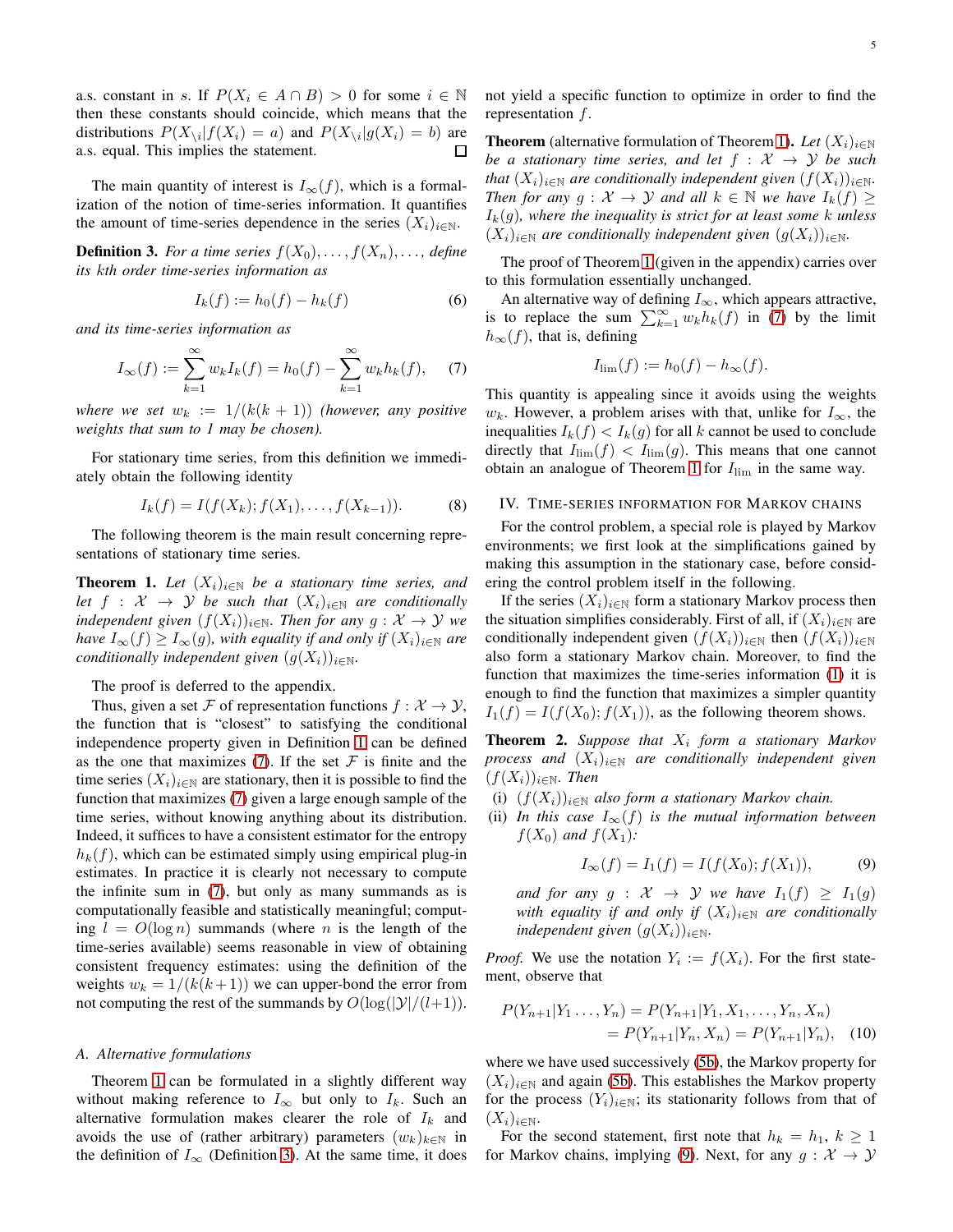the process  $g(X_i)$  is stationary, which implies  $h_k(g(X)) \leq$  $h_1(g(X))$ ,  $k \geq 1$ . Thus, using Theorem [1,](#page-4-2) we obtain

$$
I_1(f) = I_{\infty}(f) \ge I_{\infty}(g) \ge h_0(g) - h_1(g) = I_1(g).
$$

<span id="page-5-0"></span>The statement about the case  $I_1(f) = I_1(g)$  also follows from Theorem [1.](#page-4-2)  $\Box$ 

## V. UNIFORM APPROXIMATION

Given an infinite (possibly uncountable) set  $\mathcal F$  of functions  $f : \mathcal{X} \to \mathcal{Y}$ , we want to find a function that maximizes  $I_{\infty}(f)$ . Here we first consider the problem of approximating  $I_k(f)$ , and then, based on this, proceed with the problem of approximating  $I_{\infty}(f)$ .

Since we do not know  $I_k(f)$ , we can select a function that maximizes the empirical estimate  $I_k(f)$ . The question arises, under what conditions is this procedure consistent? The requirements we impose to obtain consistency of this procedure are of the following two types: first, the set  $\mathcal F$  should be sufficiently small, and, second, the time series  $(X_i)_{i\in\mathbb{N}}$ should be such that uniform (over  $\mathcal F$ ) convergence guarantees can be established. Here the first condition is formalized in terms of VC dimension, and the second in terms of mixing times. We show that, under these conditions, the empirical estimator is indeed consistent and learning-theory-style finitesample performance guarantees can be established.

**Definition 4** (Estimators). For a function  $f: \mathcal{X} \rightarrow \mathcal{Y}$  and a *sample*  $X_1, \ldots, X_n$  *define the following estimators:*  $\hat{p}_f(y) :=$  $\frac{1}{n}\sum_{i=1}^n \mathbb{I}(f(X_i) = y)$ *, and analogously for*  $\hat{p}_f(y_1, \ldots, y_k)$ *, the multivariate entropies and mutual informations*  $I_k$ *, the latter with plug-in estimator*  $\hat{p}$  *for p. The dependence on n is left implicit.*

Definition 5 (β-mixing coefficients, e.g.,[\[17\]](#page-11-11)). *For a process distribution* ρ *define the mixing coefficients*

$$
\beta(\rho, k) := \sup_{\substack{A \in \sigma(X_{-\infty, 0}), \\ B \in \sigma(X_{k, \infty})}} |\rho(A \cap B) - \rho(A)\rho(B)|
$$

*where* σ(..) *denotes the sigma-algebra of the random variables in brackets.*

When the limit  $\lim_{k\to\infty} \beta(\rho, k)$  is 0, the process  $\rho$  is sometimes called absolutely regular; this condition is much stronger than ergodicity, but is much weaker than the i.i.d. assumption.

For a set of indicator functions  $\mathcal F$  from  $\mathcal X$  to  $\{0,1\}$  the symbol  $S(F, n)$  is used for the *n*-th shatter coefficient of the set F:

$$
\mathcal{S}(\mathcal{F}, n) := \max_{\{x_1, \dots, x_n\} \subset \mathcal{X}} \# \Big\{ \{i : C(x_i) = 1\} : C \in \mathcal{F} \Big\},\
$$

that is, the maximal number of different subsets of  $n$  points that can be picked out by the set of indicator functions  $\mathcal{F}$ . The Vapnik-Chervonenkis (VC) dimension of a set  $\mathcal F$  is defined as the maximal integer d such that  $S(\mathcal{F}) = 2^d$ ; see [\[18\]](#page-11-12), [\[19\]](#page-11-13).

The general tool that we use to obtain performance guarantees in this section is the following bound that can be obtained from [\[20,](#page-11-14) Theorem 3]. Let  $\mathcal F$  be a set of VC dimension  $d$  (interpreted as a set of binary functions) and let  $\rho$  be a stationary distribution. Then

<span id="page-5-1"></span>
$$
q_n(\rho, \mathcal{F}, \varepsilon) := \rho \Big( \sup_{g \in \mathcal{F}} \Big| \frac{1}{n} \sum_{i=1}^n g(X_i) - \mathbb{E}_{\rho} g(X_1) \Big| > \varepsilon \Big) \leq n \beta(\rho, t_n) + 8t_n^{d+1} e^{-l_n \varepsilon^2/8}, \quad (11)
$$

where  $t_n$  is a parameter and  $l_n := n/t_n$ . The parameters  $t_n$ should be set according to the values of  $\beta$  in order to optimize the bound.

Furthermore, assume geometric  $\beta$ -mixing distributions, that is,  $\beta(\rho, t) \le \gamma^t$  for some  $\gamma < 1$ . Letting  $l_n = t_n = \sqrt{n}$  the bound [\(11\)](#page-5-1) becomes

<span id="page-5-2"></span>
$$
q_n(\rho, \mathcal{F}, \varepsilon) \le n\gamma^{\sqrt{n}} + 8n^{(d+1)/2}e^{-\sqrt{n}\varepsilon^2/8} =: \Delta(d, \varepsilon, n, \gamma).
$$
\n(12)

Geometric β-mixing properties can be demonstrated for large classes of (k-order) (PO)MDPs [\[21\]](#page-11-15), and for many other distributions.

The VC-dimension and the bounds [\(11\)](#page-5-1), [\(12\)](#page-5-2) above concern sets  $F$  of binary-valued functions. In order to reduce the case of non-binary spaces  $Y$  to the binary case, we will consider the indicator functions  $\mathbb{I}_{\{x \in \mathcal{X} : g(x) = y\}} : \mathcal{X} \to \{0, 1\}$  that, for each g and each given y, take the value 0 on x if  $g(x) \neq y$ and 1 otherwise.

<span id="page-5-4"></span>**Theorem 3.** Let the time series  $(X_i)_{i \in \mathbb{N}}$  be generated by a *stationary distribution* ρ *whose* β*-mixing coefficients satisfy*  $\beta(\rho, t) \leq \gamma^t$  for some  $\gamma < 1$ . Let F be a set of functions  $f: \mathcal{X} \to \mathcal{Y}$  *such that for each*  $y \in \mathcal{Y}$  *the VC dimension of the set*  $\{\mathbb{I}_{\{x \in \mathcal{X} : q(x) = y\}} : g \in \mathcal{F}\}\$ is not greater than d. Then

$$
P(\sup_{g \in \mathcal{F}} |\hat{I}_k(g) - I_k(g)| > \varepsilon)
$$
  
\n
$$
\leq 2|\mathcal{Y}|^{k+1} \Delta(7kd, \min{\varepsilon/(6(k+1)|\mathcal{Y}|^{k+1}\log|\mathcal{Y}|)},
$$
  
\n
$$
h^{-1}(\varepsilon/(6|\mathcal{Y}|^{k+1})), n - k, \gamma), \quad (13)
$$

*where* h −1 *stands for the inverse of the binary entropy (and is of order*  $h^{-1}(\varepsilon) \sim \varepsilon/\log(1/\varepsilon)$ *).* 

The proof is deferred to the Appendix.

We proceed to construct an estimator of  $I_{\infty}(g)$  which is uniformly consistent over a set  $\mathcal F$  of functions g, provided the time series satisfies mixing conditions. To this end, denote  $\delta_k(n,\varepsilon)$  the right-hand side of [\(13\)](#page-5-3). Assuming some monotonically non-decreasing sequence of integers  $k_n$ , define

<span id="page-5-3"></span>
$$
\hat{I}_{\infty}(g) := \sum_{k=1}^{k_n} w_k \hat{I}_k(g). \tag{14}
$$

Observe that for each fixed  $k \in \mathbb{N}$ ,  $\delta_k(n, \varepsilon)$  decreases exponentially fast with  $\sqrt{n}$ . Therefore, it is possible to find a non-decreasing sequence  $k_n : n \in \mathbb{N}$  such that  $\delta_{k_n}(n, \varepsilon)$ decreases as  $\exp^{-\Omega(\sqrt{n})}$  with n (up to polynomial factors), while  $k_n \to \infty$ ; for example, one can take  $k_n := \log n$ .

Theorem 4. *Under the conditions of Theorem [3,](#page-5-4) we have, with the choice of*  $k_n$  *with the asymptotic behaviour as described*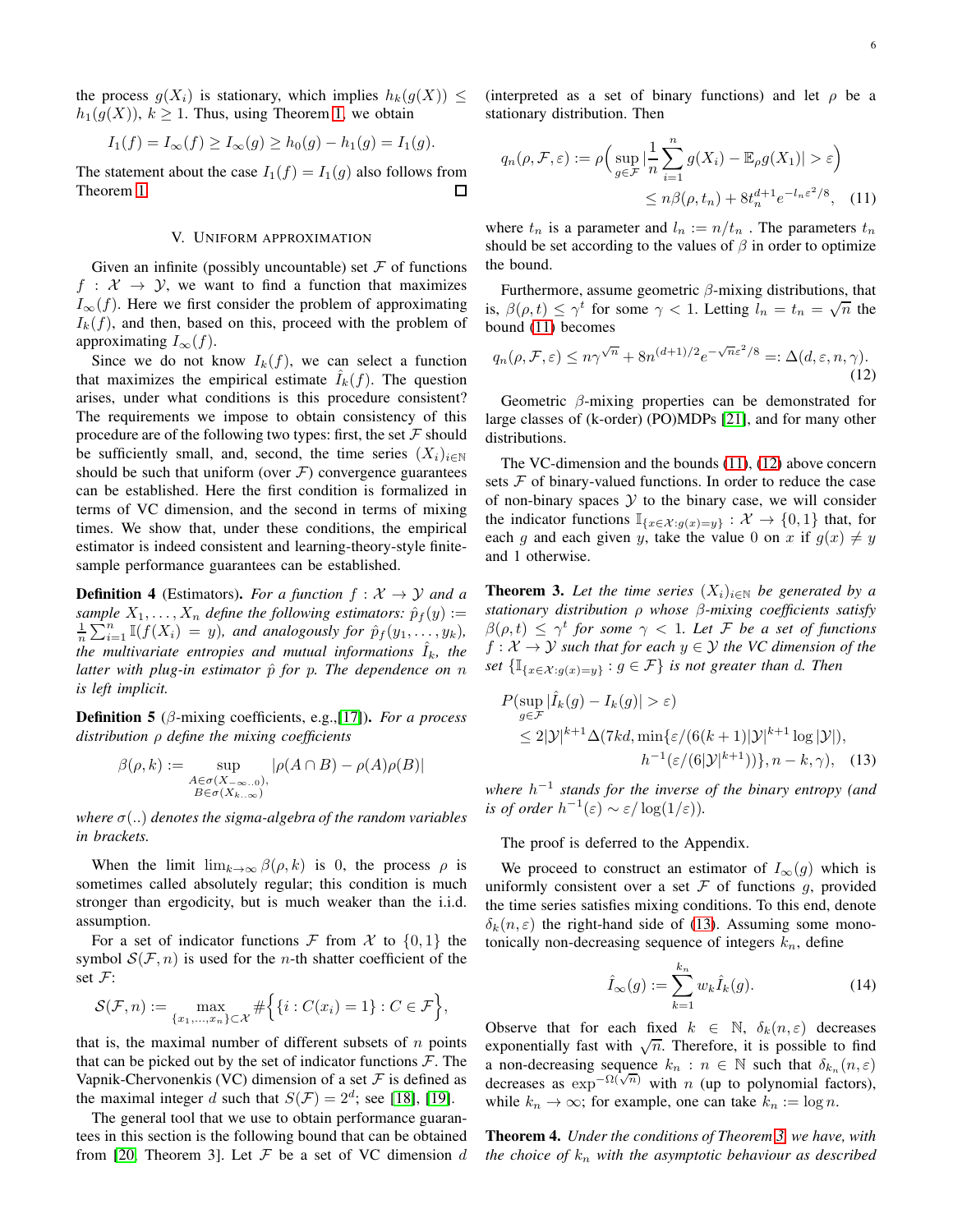$$
(e.g., k_n = \log n),
$$

$$
P(\sup_{g \in \mathcal{F}} |\hat{I}_{\infty}(g) - I_{\infty}(g)| > \varepsilon) \le k_n \delta_{k_n}(n, \varepsilon/2), \qquad (15)
$$

*provided n is large enough to satisfy*  $\sum_{i>k_n} w_i < \varepsilon/2$ . In this *case,*

$$
\sup_{g \in \mathcal{F}} |\hat{I}_{\infty}(g) - I_{\infty}(g)| \to 0 \text{ a.s.}
$$

*Proof.* The first statement follows from Theorem [3](#page-5-4) by using the condition  $\sum_{i>k_n} w_i < \varepsilon/2$  and the union bound:

$$
P\left(\sup_{g\in\mathcal{F}}|\hat{I}_{\infty}(g) - I_{\infty}(g)| > \varepsilon\right)
$$
  
\n
$$
\leq P\left(\sup_{g\in\mathcal{F}}\sum_{i=1}^{k_n} w_i|\hat{I}_i - I_i(g)| > \varepsilon/2\right)
$$
  
\n
$$
\leq \sum_{i=1}^{k_n} P\left(\sup_{g\in\mathcal{F}}|\hat{I}_i - I_i(g)| > \varepsilon/2\right)
$$
  
\n
$$
\leq k_n\delta_{k_n}(n, \varepsilon/2).
$$

The second statement follows from the first, using a sequence of  $\varepsilon$  slowly decreasing with n and the Borel-Cantelli lemma.  $\Box$ 

## <span id="page-6-0"></span>VI. THE ACTIVE CASE: MDPS WITHOUT REWARDS

In this section we introduce learner's actions into the protocol. The setting is a sequential interaction between a learner and an environment. Given are a space of observations  $X$  and a space of actions A, where A is assumed finite. At each time step  $i \in \mathbb{N}$  the environment provides an observation  $X_i$ , the learner takes an action  $A_i$ , then the next observation  $X_{i+1}$  is provided, and so on. Each next observation  $X_{i+1}$  is generated according to some (unknown) probability distribution  $P(X_{i+1}|X_0, A_0, \ldots, X_i, A_i)$ . Actions are generated by a probability distribution  $\pi$  that is called a *policy*; in general, it has the form  $\pi(A_{i+1}|X_0, A_0, \dots, X_i, A_i, X_{i+1})$ , for all  $i \in \mathbb{N}$ .

Note that we do not introduce costs or rewards into consideration. Thus, we are dealing with an unsupervised version of the common reinforcement-learning problem; the goal is just to find a concise representation that preserves the dynamics of the process.

The focus in this section is on time-homogeneous Markov environments, that is, on Markov Decision Processes (MDPs) without rewards. Thus, we assume that  $X_{i+1}$  only depends on  $X_i$  and  $A_i$ , and this dependence is constant in i. This means that P can be identified with a function p from  $\mathcal{X} \times \mathcal{A}$  to the space  $\mathcal{P}(\mathcal{X})$  of probability distributions on X

$$
P(X_{i+1} \in T | X_0, A_0, \dots, X_{i-1}, A_{i-1}, X_i = x, A_i = a)
$$
  
=  $p_{x,a}(X_{i+1} \in T)$  a.s. (16)

for all  $T \in \mathcal{F}_{\mathcal{X}}$ . When  $x, a$  are random, e.g.,  $X_0, A_0$ , we will use the notation  $p(X_1|X_0, A_0)$  for  $p_{X_0, A_0}(X_1)$ , in order to make explicit the "time" order of the variables in the sequence  $X_0, A_0, X_1, A_1, \ldots$ . The notation is justified if we return back to [\(16\)](#page-6-1) to see that it corresponds to  $P(X_1|X_0, A_0)$ .

In the Markov case, the observations  $X_i$  are called *states* and the function p the *transition probability* function.

A policy is called *stationary* if each action only depends on the current state; that is,  $\pi(A_{i+1}|X_0, A_0, \ldots, X_i, A_i, X_{i+1} =$  $(x) = \pi(A_{i+1}|x)$  where, for each  $x \in \mathcal{X}$ ,  $\pi(\cdot|x)$  is a distribution over A.

**Definition 6** (Admissible MDPs,  $P^{\pi}, \mathbb{E}^{\pi}, I_k^{\pi}$ , etc.). *Call an MDP* admissible *if any stationary policy* π *has a (unique up to sets of measure 0) stationary distribution over states. Denote* (any) such distribution  $P^{\pi}$ . Moreover, the notation  $\mathbb{E}^{\pi}, h^{\pi}, I_{k}^{\pi}$ , *etc. refers to the stationary distribution of the policy* π*. In particular, with this notation*

$$
I^{\pi}(f(X_0), A_0; f(X_1), A_1)
$$
  
=  $h(f(X_0), A_0) - h(f(X_1), A_1|f(X_0), A_0)$ 

*where the actions*  $A_i$  *are distributed according to*  $\pi$  *and*  $h(f(X_0), A_0)$  (respectively,  $h(f(X_1), A_1|f(X_0), A_0)$ ) is the *(conditional) entropy of the pair.*

Thus, for an MDP with transition function  $p$  and a stationary policy, the following decomposition holds true:

<span id="page-6-2"></span>
$$
P^{\pi}(X_0, A_0, \dots, X_n, A_n)
$$
  
=  $P^{\pi}(X_0) \pi(A_0|X_0) \prod_{i=1}^n p(X_i|X_{i-1}, A_{i-1}) \pi(A_i|X_i).$  (17)

Definition 7 (conditional independence, active case). *For a policy* π*, an environment* P *and a measurable function* f *we say that*  $(X_i)_{i \in \mathbb{N}}$  *are conditionally independent given*  $(f(X_i))_{i\in\mathbb{N}}$  under the policy  $\pi$  *if* 

<span id="page-6-3"></span>
$$
P^{\pi}(X_n|f(X_n), A_n, X_{i_1}, A_{i_1}, \dots, X_{i_k}, A_{i_k})
$$
  
= 
$$
P^{\pi}(X_n|f(X_n)) \text{ a.s.} \quad (18)
$$

*for all*  $n, k \in \mathbb{N}$ *, and all*  $i_1, \ldots, i_k \in \mathbb{N}$  *such that*  $i_j \neq n$ *,*  $j = 1..k$ .

This definition implies that the actions of the policy  $\pi$ depend on  $X_n$  only through the representations  $f(X_n)$ ; in other words, the policy "knows" the representation.

<span id="page-6-5"></span>Lemma 2. *For an admissible MDP* P*, a stationary policy* π and a representation function f, if  $X_i$ ,  $i \in \mathbb{N}$  are conditionally *independent given*  $f(X_i), i \in \mathbb{N}$  *for the policy*  $\pi$ *, then* 

<span id="page-6-4"></span>
$$
\pi(A_i|X_i) = \pi(A_i|f(X_i)) \text{ a.s. and}
$$
  
 
$$
p(X_{i+1}|X_i, A_i) = p(X_{i+1}|f(X_i), A_i) \text{ a.s.}; \quad (19)
$$

<span id="page-6-1"></span>*in other words, the policy*  $\pi$  *as a function*  $\pi(\cdot|x)$  *from*  $x \in \mathcal{X}$ *to distributions over* A *applied to*  $X_i$  *is*  $\sigma(f(X_i))$ *-measurable,* and the function  $p_{x,a}(\cdot)$  applied to  $(X_i,A_i)$  is  $\sigma((f(X_i),A_i))$ *measurable, where* σ() *stands for the* σ*-algebra generated by the random variable in brackets.*

*Moreover,*  $X_i, i \in \mathbb{N}$  are conditionally independent given  $f(X_i), i \in \mathbb{N}$  for the policy  $\pi$  if and only if, for all  $n \in \mathbb{N}$ , *there exist probability distributions*  $q_a$ ,  $a \in \mathcal{Y}$  *over*  $(\mathcal{X}, \mathcal{F}_{\mathcal{X}})$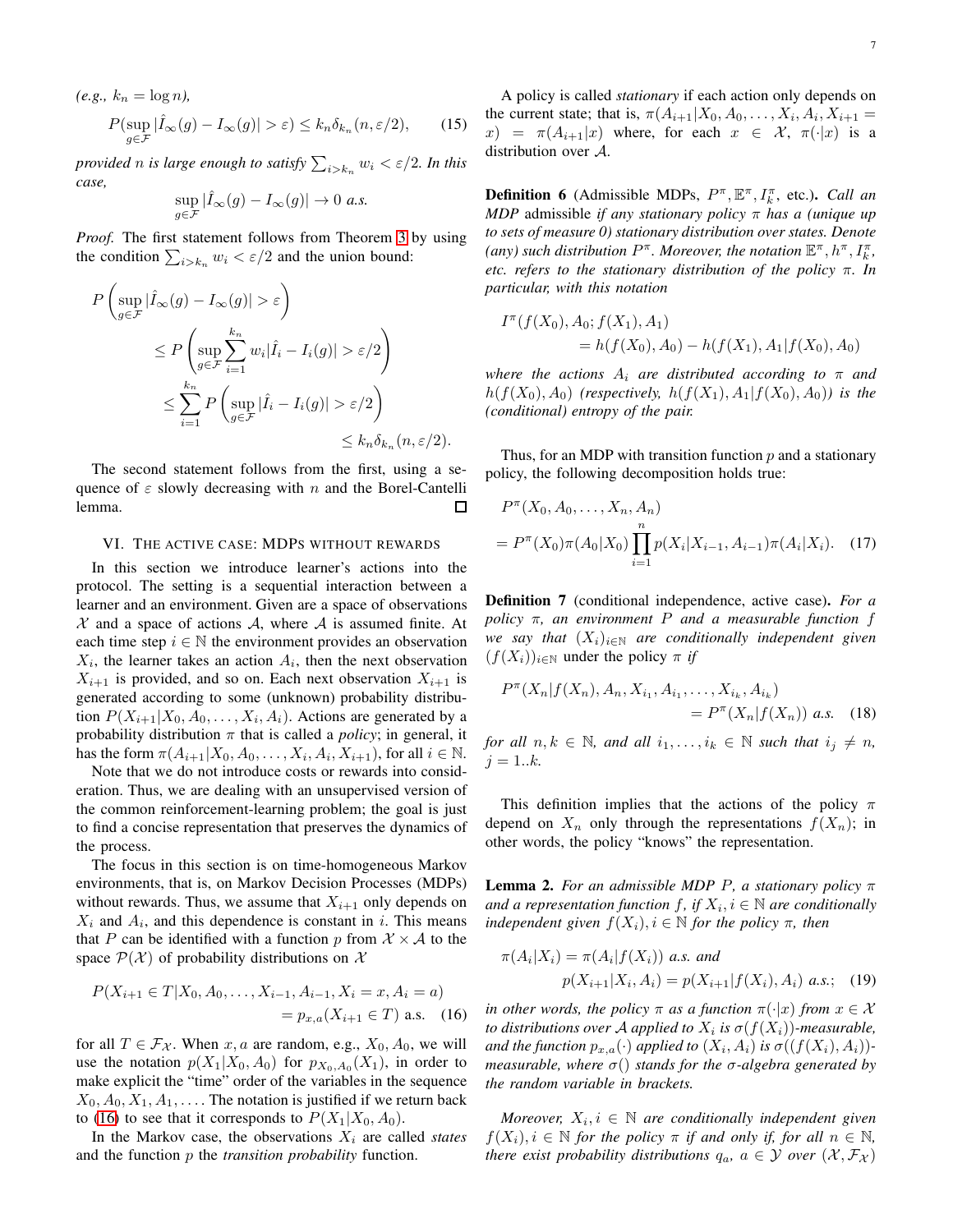*such that the following decomposition holds true*

$$
P^{\pi}(X_0, A_0, \dots, X_n, A_n)
$$
  
=  $P^{\pi}(f(X_0))q_{f(X_0)}(X_0)\pi(A_0|f(X_0))$   

$$
\times \prod_{i=1}^n p(f(X_i)|f(X_{i-1}), A_{i-1})q_{f(X_i)}(X_i)\pi(A_i|f(X_i))
$$
(20)

*Proof.* The first statement follows from the symmetry of conditional independence; its derivation is analogous to that of [\(5a\)](#page-3-2) in Lemma [1.](#page-3-8)

For the second statement, to show the "only if" part (assuming conditional independence), note that

$$
P(X_{i+1}|f(X_i), A_i)
$$
  
=  $P(f(X_{i+1})|f(X_i), A_i)P(X_{i+1}|f(X_{i+1}), f(X_i), A_i))$   
=  $P(f(X_{i+1})|f(X_i), A_i)P(X_{i+1}|f(X_{i+1}))$  a.s., (21)

where we have used conditional independence in the last equation. By stationarity, the last term is constant in  $i$ , so we can introduce  $q_a(T) := P(X_0 \in T | f(X_0) = a)$  for  $T \in \mathcal{F}_{\mathcal{X}}$ ,  $a \in A$ . Now the statement follows from [\(17\)](#page-6-2) and the first statement.

Conversely, assume that [\(17\)](#page-6-2) holds, and let us show that  $X_i$  are conditionally independent given  $f(X_i), i \in \mathbb{N}$ . The equality

$$
P^{\pi}(X_1|f(X_1), X_0, A_0, A_1, X_2, A_2) = P^{\pi}(X_1|f(X_1))
$$
 a.s. (22)

follows by expanding the conditional distribution and applying [\(20\)](#page-7-0). The general case of [\(18\)](#page-6-3) reduces to this because of stationarity and the Markov property. □

Observe that if, for a stationary policy  $\pi$ ,  $X_i$  are conditionally independent given  $f(X_i)$ , then for the stationary time series  $(X_i, A_i)_{i \in \mathbb{N}}$  we can say that  $(X_i, A_i)_{i \in \mathbb{N}}$  are conditionally independent given  $(f(X_i), A_i)$ ,  $i \in \mathbb{N}$ . This means that one can apply Theorem [2](#page-4-5) to these series. The result is the following statement, in which the function maximized by the function  $f$  is somewhat simplified due to the additional conditional independence properties coming from [\(20\)](#page-7-0).

Corollary 1. *For an admissible MDP* P*, a stationary policy*  $\pi$  *and a function*  $f : \mathcal{X} \to \mathcal{Y}$ *, if*  $(X_i)_{i \in \mathbb{N}}$  *are conditionally independent given*  $(f(X_i))_{i\in\mathbb{N}}$  under the policy  $\pi$ , then:

- (i)  $(f(X_i))_{i\in\mathbb{N}}$  also form a stationary MDP (without re*wards) with the policy* π*,*
- (ii) *the function* f *maximizes the following quantity*

<span id="page-7-1"></span>
$$
{}^{a}I_{1}^{\pi}(f) := I^{\pi}(f(X_{1}); f(X_{0}), A_{0}), \tag{23}
$$

*that is, for any*  $g: \mathcal{X} \to \mathcal{Y}$  *we have*  ${}^aI_1^{\pi}(f) \geq {}^aI_1^{\pi}(g)$ *with equality if and only if*  $(X_i)_{i\in\mathbb{N}}$  *are conditionally independent given*  $(g(X_i))_{i\in\mathbb{N}}$ .

*Proof.* The first statement follows from the first statement of Theorem [2](#page-4-5) (applied to the time series  $(X_i, A_i), i \in \mathbb{N}$ ). For the second statement, note that from the second statement of The-orem [2](#page-4-5) we have that f maximizes  $I_1^{\pi}(g(X_0), A_0; g(X_1), A_1)$ ,

with equality

$$
I^{\pi}(g(X_0), A_0; g(X_1), A_1) = I^{\pi}(f(X_0), A_0; f(X_1), A_1)
$$

reached for a function g if and only if  $((X_i)_{i\in\mathbb{N}}, A_i)$  are conditionally independent given  $((g(X_i), A_i)_{i\in\mathbb{N}})$  under policy  $\pi$ . Moreover,

<span id="page-7-0"></span>
$$
I^{\pi}(f(X_0), A_0; f(X_1), A_1)
$$
  
=  $h(f(X_0), A_0) - h(f(X_1), A_1|f(X_0), A_0)$   
=  $h(f(X_0)) + h(A_0|f(X_0))$   
 $- h(f(X_1)|f(X_0), A_0) - h(A_1|f(X_1), f(X_0), A_0)$   
=  $h(f(X_0)) + h(A_0|f(X_0))$   
 $- h(f(X_1)|f(X_0), A_0) - h(A_1|f(X_1))$   
=  $h(f(X_1)) - h(f(X_1)|f(X_0), A_0)$   
=  ${}^{\alpha}I_1^{\pi}(f),$  (24)

<span id="page-7-2"></span>where the first equality is by definition and stationarity, the second is the chain rule for entropy, the third follows from [\(19\)](#page-6-4) (cf. [\(5c\)](#page-3-4)), the fourth by stationarity and the last equality is by Definition [\(23\)](#page-7-1).

Furthermore, for any other function  $g : \mathcal{X} \to \mathcal{Y}$ , note that the third equality in [\(24\)](#page-7-2) becomes inequality ( $\geq$ ), since  $h(A_1|g(X_1), g(X_0), A_0) \leq h(A_1|g(X_1))$ . The statement about the equality  ${}^aI_1^{\pi}(f) = {}^aI_1^{\pi}(g)$  follows from the corresponding statement in Theorem [2.](#page-4-5) 口

Thus, in the ideal situation, when there exists a function f such that  $(X_i)_{i\in\mathbb{N}}$  are conditionally independent given  $(f(X_i))_{i\in\mathbb{N}}$ , there is a (finite) hidden state space  $\mathcal Y$  and the transitions depend only on the hidden state. The hidden states  $y_i \in \mathcal{Y}$  are connected to the observable states  $x_i \in \mathcal{X}$  via the representation function  $f$ . The question is how to find this function  $f$ . The problem is that the policy (or rather, one of the policies) with which the conditional independence is achieved has to depend on  $X_i$  only through  $f(X_i)$ , which we do not know. To avoid this problem, we can simply use a policy that does not depend on anything, i.e. a random policy. The resulting process is stationary, and we already know how to find the representation function for a stationary process. What remains to show is that the representation function does not depend on the policy, so the representation function that we would find executing a random policy is the same one we are looking for.

Definition 8 (Random policies, connected MDPs). *Call a stationary policy*  $\pi$  random *if*  $\pi(a|x)$  *does not depend on* x *and*  $\pi(a) > \alpha > 0$  *for every*  $a \in \mathcal{A}$ *.* 

*Furthermore, call an admissible MDP* (weakly) connected *if there exists a stationary policy* π *such that (equivalently: for every random policy* π*) for any other stationary policy* π ′ *we have*  $P^{\pi} \gg P^{\pi'}$ , that is, for any measurable  $S \subset \mathcal{X} \times \mathcal{A}$ ,  $P^{\pi'}(X_0 \in S) > 0$  *implies*  $P^{\pi}(X_0 \in S) > 0$ *. In such a case, the policy*  $\pi$  *is called* exploring.

For discrete MDPs this definition coincides with the usual definition of weak connectedness (for any pair of states  $s_1, s_2$ there is a policy that gets from  $s_1$  to  $s_2$  in a finite number of steps with non-zero probability).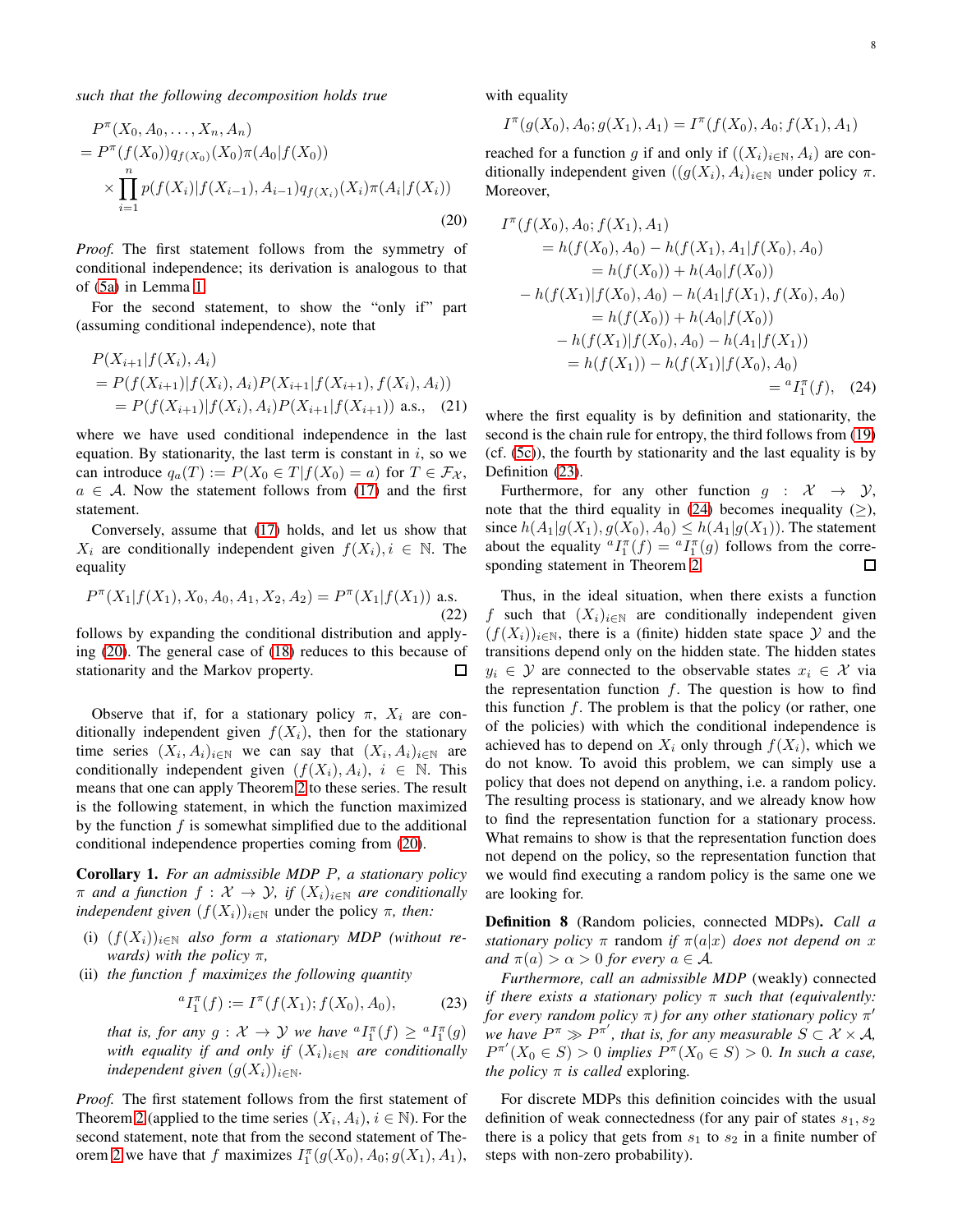<span id="page-8-2"></span>Proposition 2. *Fix an admissible MDP and a random policy* π0*. If, for some exploring policy* π *and a representation function* f,  $X_i$  *are conditionally independent given*  $f(X_i)$  *with the policy*  $\pi$ *, then also*  $X_i$  *are conditionally independent given*  $f(X_i)$  *with the policy*  $\pi_0$ *.* 

*Proof.* For the random policy  $\pi_0$ , we obtain

$$
P^{\pi_0}(X_0, A_0, \dots, X_n, A_n)
$$
  
=  $P^{\pi_0}(X_0)\pi(A_0|X_0) \prod_{i=1}^n p(X_i|X_{i-1}, A_{i-1})\pi(A_i|X_i)$   
=  $P^{\pi_0}(X_0)\pi_0(A_0) \prod_{i=1}^n p(X_i|X_{i-1}, A_{i-1})\pi_0(A_i)$  a.s. (25)

where the first equality is from [\(17\)](#page-6-2) and the second uses the independence of actions under  $\pi_0$ . Moreover, under the policy  $\pi$  we have from [\(19\)](#page-6-4)

<span id="page-8-0"></span>
$$
p(X_{i+1}|X_i, A_i) = q_{f(X_{i+1})}(X_{i+1})p(f(X_{i+1}|f(X_i), A_i) \text{ a.s.}
$$
\n(26)

Note, however, that the transition function  $p$  in the last equation does not depend on the policy, that is, it is the same for  $\pi$  and  $\pi_0$ . The only thing that depends on the policy is the "almost sure" assertion in the end. In [\(26\)](#page-8-0) it is with respect to the policy  $\pi$  and, to continue [\(25\)](#page-8-1) we need it with respect to  $\pi_0$ . However, since the policy  $\pi$  is exploring, the distribution  $P^{\pi}$  dominates  $P^{\pi_0}$  (by definition), so that [\(26\)](#page-8-0) holds a.s. with respect to  $\pi_0$  as well. Therefore, we can continue [\(25\)](#page-8-1) to obtain

$$
P^{\pi_0}(X_0, A_0, \dots, X_n, A_n)
$$
  
=  $P^{\pi_0}(X_0)\pi_0(A_0) \prod_{i=1}^n p(X_i|f(X_{i-1}), A_{i-1})\pi_0(A_i)$   
=  $P^{\pi_0}(f(X_0))q_{f(X_0)}(X_0)\pi_0(A_0)$   
 $\prod_{i=1}^n p(f(X_i)|f(X_{i-1}), A_{i-1})q_{f(X_i)}(X_i)\pi_0(A_i), (27)$ 

which has the form [\(20\)](#page-7-0) for  $\pi_0$ . It remains to apply Lemma [2](#page-6-5) (second statement) to conclude that  $X_i$  are conditionally independent given  $f(X_i)$ ,  $i \in \mathbb{N}$  under  $\pi_0$ .  $\Box$ 

Corollary 2. *Fix an admissible weakly connected MDP* P *and a random policy*  $\pi_0$ *. Suppose that there are no redundant actions in the set A, i.e. there are no two actions*  $a_1, a_2$  *such* that the distributions  $p_{x,a_1}()$ ,  $p_{x,a_2}()$  are the same for almost *all*  $x \in \mathcal{X}$ *. Furthermore, assume that there exists an exploring policy*  $\pi$  *and a function*  $f$  *such that*  $X_i$  *are conditionally independent given*  $f(X_i)$  *under the policy*  $\pi$ *, and*  $\mathcal Y$  *is the minimal representation set. Then*  $f = \operatorname{argmin}_f {}^aI_1^{\pi_0}(f)$ , that is, the representation that minimizes <sup>a</sup>I for the random policy  $\pi_0$  *is the same as the one for*  $\pi$ *, and such function* f *is unique (up to a change of notation).*

*Proof.* By Proposition [2,](#page-8-2)  $X_i$  are conditionally independent given  $f(X_i)$  under the random policy  $\pi_0$ . Therefore, we can say the same for the stationary time series  $(X_i, A_i)$ : they are conditionally independent given  $(f(X_i), A_i)$ . Since  $\mathcal Y$  is the minimal representation set and no actions are redundant,  $Y$  is also the minimal representation set for  $(X_i, A_i)$  under  $\pi_0$ . Therefore, the representation function f is unique up to permutations. Since this holds for both policies  $\pi$  and  $\pi_0$ , the statement follows. П

Thus, we get the following recipe for finding a representation for an MDP: minimize  ${}^aI^{\pi_0}(f)$  while executing a random policy  $\pi_0$ . If there is a representation function f such that  $X_i$ are conditionally independent given  $f(X_i)$  with that function under some exploring policy  $\pi$ , then this is the function we will find executing the random policy  $\pi_0$ ; an additional requirement that we have to impose for this to hold is that no actions are redundant.

<span id="page-8-1"></span>Note that the requirement that the policy  $\pi$ , for which conditional independence holds, is exploring, may appear rather strong, but it is necessary. Indeed, otherwise, there may be some parts of the space  $X$  on which conditional independence does not hold (for any representation function), but the random policy will take us there. However, this condition is actually not that strong, since we only require that such an exploratory policy exists; it is not a requirement on an "optimal" policy, since there are no rewards in this setting.

#### VII. DISCUSSION AND DIRECTIONS FOR FUTURE WORK

The big question addressed in this work is: what makes for a good representation function? This question is very general and rather challenging, and, to the author's knowledge, is a new one in the context of dependent processes. We have argued that a good measure of the quality of a representation function is the time-series information. The main argument for this is that, in the "ideal" situation, the representation function that gives conditional independence maximizes time-series information. The next question is how to find a representation function that maximizes this quantity. Section [V](#page-5-0) shows that, under some conditions, it is enough to maximize the empirical time-series information. To understand this result better, a helpful analogy is with the problem of classification (e.g., [\[18\]](#page-11-12), [\[19\]](#page-11-13)). In the latter problem, it is intuitively clear that a good measure of quality of a classifier is its expected error; so, unlike for representation functions, the question of what is a good classifier is easy to answer. In order to minimize the expected error, one can show that, under some conditions, it is enough to minimize the empirical error. Note that the convergence of the empirical error does not imply the convergence of classifiers themselves. But this is not necessary, since all one cares for is the expected error, and the difference between the empirical and expected error can be bounded.

Similarly, if one agrees that the time-series information is an adequate measure to evaluate the quality of a representation function, then it does not matter whether representation functions that minimize the empirical version converge in some (other) sense. This said, in view of Proposition [1](#page-3-9) (uniqueness of representation), it may be possible to establish some convergence of representation functions that minimize  $I_k$  (at least under some conditions). This question is left for future work.

Among the most interesting directions for future work are the implications of the results presented here for different learning problems. In particular, for the control problem it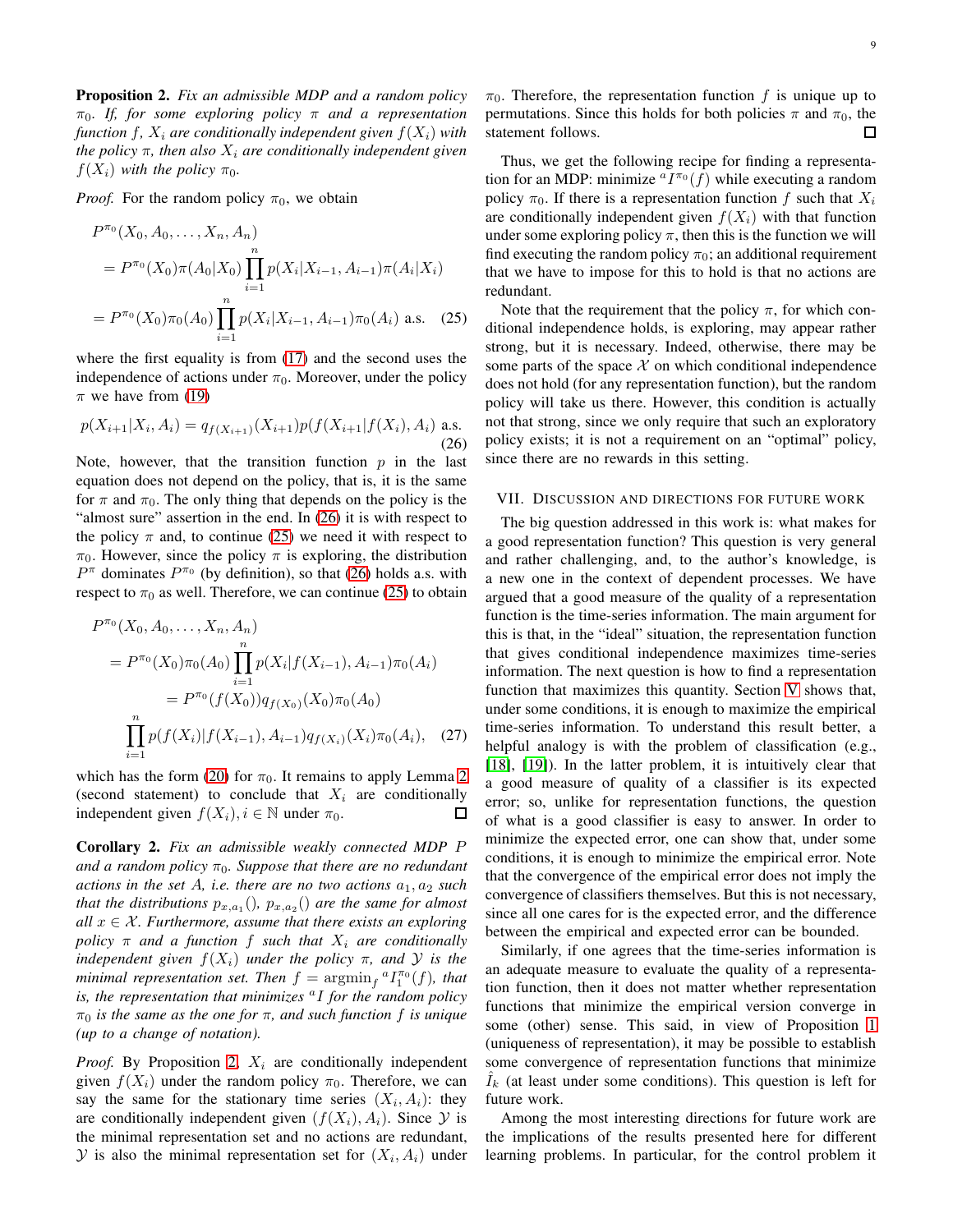would be interesting to see what happens when one adds an (arbitrary) reward function once the (approximate) representation function has been found; specifically, how the approximation error from learning the representation propagates. For the classification problem, if one adds some labels  $Y_i$  to the dependent sequence of objects  $X_i$  studied in this work, then both classification methods and the representation learning method presented can be used to address the same problem: find the unobserved labels. It would be interesting to study how these methods can be combined to complement each other. As a first step, [\[15\]](#page-11-9) shows that, at least, in the "ideal" situation time-series information does not hurt and classification methods developed to work under the i.i.d. assumption may be used.

Another direction for future work concerns generalizations. The first interesting generalization is to continuous spaces  $\mathcal{Y}$ . More broadly, it would be interesting to study whether similar results can be obtained for data structures more general than time series, such as (infinite) graphs. Towards this end, one can note that a number of results on stationary time series generalize to stationary infinite random graphs, as shown in [\[22\]](#page-11-16) using the formalism of [\[23\]](#page-11-17).

### *Acknowledgments*

The author is grateful to the anonymous reviewer of the journal version for numerous useful suggestions and important corrections.

#### APPENDIX

*Proof of Theorem [1.](#page-4-2)* Consider the following entropies and information  $h_0(f, g)$ ,  $h_k(f, g)$ ,  $I_k(f, g)$  and  $I_\infty(f, g)$ , defined (in a straightforward manner) for the vector-valued function  $(f(\cdot), g(\cdot))$  with components f and g. We will first show that

<span id="page-9-2"></span>
$$
I_k(f,g) = I_k(f) \text{ and } I_{\infty}(f,g) = I_{\infty}(f). \tag{28}
$$

The latter equality follows from the former and the definition of  $I_{\infty}$ . Introduce the short-hand notation  $Y_i := f(X_i)$ ,  $Z_i :=$  $g(X_i)$ ,  $i \in \mathbb{N}$ . First note that

<span id="page-9-0"></span>
$$
h_0(f,g) = h(Y_0) + h(Z_0|Y_0). \tag{29}
$$

Moreover,

$$
h_k(f,g) = h(Y_0, Z_0 | Y_{-k...-1}, Z_{-k...-1})
$$
  
=  $h(Y_0 | Y_{-k...-1}, Z_{-k...-1}) + h(Z_0 | Y_0, Y_{-k...-1}, Z_{-k...-1})$   
=  $h(Y_0 | Y_{-k...-1}) + h(Z_0 | Y_0)$  (30)

where the first equality is by definition, the second is the chain rule for entropy and the third follows from [\(5c\)](#page-3-4) and conditional independence of  $X_i$  given  $f(X_i)$ . Thus, from [\(29\)](#page-9-0), [\(30\)](#page-9-1) and the definition of  $I_k(f)$  we get

$$
I_k(f,g) = h_0(f,g) - h_k(f,g)
$$
  
=  $h(Y_0) + h(Z_0|Y_0) - h(Y_0|Y_{-k...-1}) - h(Z_0|Y_0) = I_k(f)$ 

finishing the proof of [\(28\)](#page-9-2).

From [\(8\)](#page-4-6), noting that removing random variables does not increase information, we have

$$
I_k(f,g) \ge I_k(g),\tag{31}
$$

so that using [\(28\)](#page-9-2) we have

<span id="page-9-3"></span>
$$
I_k(f) \ge I_k(g) \text{ and } I_{\infty}(f) \ge I_{\infty}(g). \tag{32}
$$

To prove the theorem, it remains to show that, if  $(X_i)_{i\in\mathbb{N}}$ are not conditionally independent given  $(g(X_i))_{i\in\mathbb{N}}$ , then  $I_{\infty}(f) > I_{\infty}(g)$ . Since we already have [\(32\)](#page-9-3), it is enough to show that the inequality

$$
I_k(f) > I_k(g) \tag{33}
$$

holds for some  $k$ ; in fact, we will show that it holds from some k on.

Assume that  $(X_i)_{i\in\mathbb{N}}$  are not conditionally independent given  $(g(X_i))_{i\in\mathbb{N}}$ , so that

$$
P(X_n|g(X_n), X_{i_1}, \dots, X_{i_l}) \neq P(X_n|g(X_n))
$$
 (34)

for some l, n and  $i_1, \ldots, i_l \neq n$  on a positive-measure set. Adding extra variables if necessary and using stationarity, we can rewrite

<span id="page-9-4"></span>
$$
P(X_0|g(X_0), X_1, \dots, X_k, X_{-1}, \dots, X_{-k}) \neq P(X_0|g(X_0))
$$
\n(35)

for some  $k \in \mathbb{N}$  on a positive-measure set. Note that if [\(35\)](#page-9-4) holds for  $k \in \mathbb{N}$  then it also holds for all  $k' > k$ .

Recall the notation  $Y_i := f(X_i)$ ,  $Z_i := g(X_i)$ . Using this notation and the symmetry of conditional independence, from [\(35\)](#page-9-4) we obtain, on a set of positive measure,

<span id="page-9-5"></span>
$$
P(X_{1..k}, X_{-k..-1} | X_0, Z_0) \neq P(X_{1..k}, X_{-k..-1} | Z_0).
$$
 (36)

Moreover, applying the Bayes rule, and using conditional independence (as in the derivation of [\(5a\)](#page-3-2)) , we can conclude from [\(36\)](#page-9-5) that (on a set of positive measure)

<span id="page-9-6"></span>
$$
P(Y_{1..k}, Y_{-k..-1} | X_0, Z_0) \neq P(Y_{1..k}, Y_{-k..-1} | Z_0); \quad (37)
$$

the precise argument is as follows: assume the contrary and derive

<span id="page-9-1"></span>
$$
P(X_{1..k}, X_{-k..-1}|X_0, Z_0)
$$
  
= 
$$
\frac{P(X_0, Z_0|X_{1..k}, X_{-k..-1})P(X_{1..k}, X_{-k..-1})}{P(X_0, Z_0)}
$$
  
= 
$$
\frac{P(X_0, Z_0|Y_{1..k}, Y_{-k..-1})P(X_{1..k}, X_{-k..-1})}{P(X_0, Z_0)}
$$
  
= 
$$
\frac{P(Y_{1..k}, Y_{-k..-1}|X_0, Z_0)P(X_{1..k}, X_{-k..-1})}{P(Y_{1..k}, Y_{-k..-1})}
$$
  
= 
$$
\frac{P(Y_{1..k}, Y_{-k..-1}|Z_0)P(X_{1..k}, X_{-k..-1})}{P(Y_{1..k}, Y_{-k..-1})P(X_{1..k}, X_{-k..-1})}
$$
  
= 
$$
\frac{P(Z_0|Y_{1..k}, Y_{-k..-1})P(X_{1..k}, X_{-k..-1})}{P(Z_0)}
$$
  
= 
$$
\frac{P(Z_0|X_{1..k}, X_{-k..-1})P(X_{1..k}, X_{-k..-1})}{P(Z_0)}
$$
  
= 
$$
P(X_{1..k}, X_{-k..-1}|Z_0),
$$

where we have used the Bayes rule, [\(5a\)](#page-3-2), again the Bayes rule, the assumption we are trying to disprove, then again the Bayes rule and [\(5a\)](#page-3-2); arriving at a contradiction with [\(36\)](#page-9-5) and establishing [\(37\)](#page-9-6).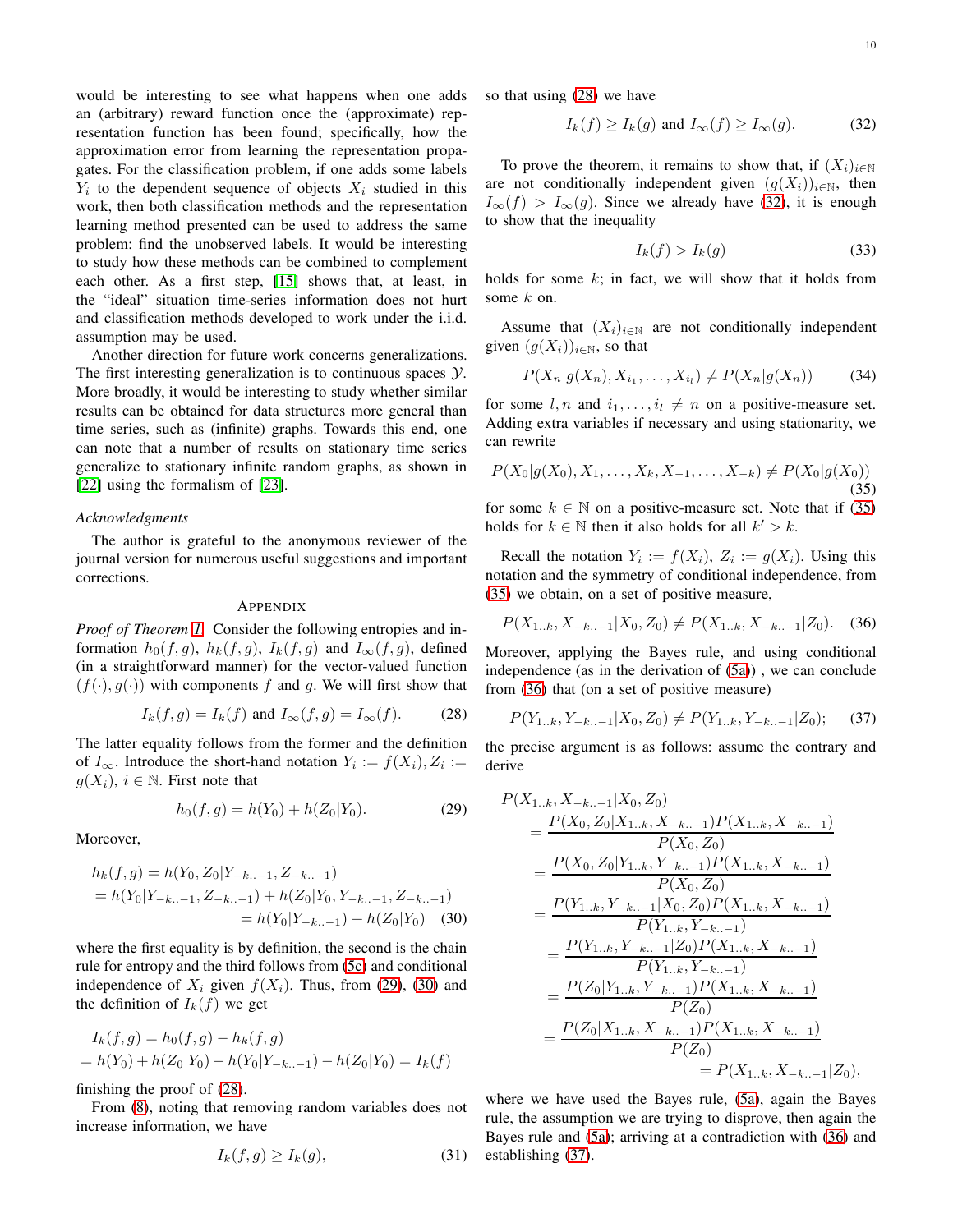Since  $Z_0$  is a function of  $X_0$ , from [\(37\)](#page-9-6) we obtain

$$
h(Y_{1..k}, Y_{-k...-1}|X_0) = h(Y_{1..k}, Y_{-k...-1}|X_0, Z_0)
$$
  

$$
< h(Y_{1..k}, Y_{-k...-1}|Z_0), \quad (38)
$$

which, together with  $(5c)$ , implies

$$
h(Y_{1..k}, Y_{-k...1}|Y_0) < h(Y_{1..k}, Y_{-k...1}|Z_0). \tag{39}
$$

Using the chain rule for entropy, we obtain

$$
h(Y_{-k...-1}|Y_0) + h(Y_{1..k}|Y_{-k...-1}, Y_0)
$$
  

$$
< h(Y_{-k...-1}|Z_0) + h(Y_{1..k}|Y_{-k...-1}, Z_0), \quad (40)
$$

so that at least one of the following two inequalities must hold

<span id="page-10-5"></span>
$$
h(Y_{-k...-1}|Y_0) < h(Y_{-k...-1}|Z_0) \tag{41}
$$

or

<span id="page-10-6"></span>
$$
h(Y_{1..k}|Y_{-k..-1}, Y_0) < h(Y_{1..k}|Y_{-k..-1}, Z_0). \tag{42}
$$

Assume [\(41\)](#page-10-5); then

$$
I_k(f) = I(Y_0; Y_{-k...-1}) = I(Y_{-k...-1}; Y_0)
$$
  
=  $h(Y_{-k...-1}) - h(Y_{-k...-1}|Y_0)$   
>  $h(Y_{-k...-1}) - h(Y_{-k...-1}|Z_0)$   
=  $I(Y_{-k...-1}; Z_0) = I(Z_0; Y_{-k...-1})$   
 $\geq I(Z_0; Z_{-k...-1}) = I_k(Z),$  (43)

where the last inequality uses [\(5f\)](#page-3-7). Next, assume [\(42\)](#page-10-6); then, using the chain rule for entropy, we obtain

$$
\sum_{t=1}^{k} h(Y_t|Y_{-k...-1}, Y_0, Y_{1..t-1})
$$
  

$$
< \sum_{t=1}^{k} h(Y_t|Y_{-k...-1}, Z_0, Y_{1..t-1}),
$$

so that there must exist  $t \in \{1..k\}$  such that

<span id="page-10-8"></span>
$$
h(Y_t|Y_{-k\ldots-1}, Y_0, Y_{1..t-1}) < h(Y_t|Y_{-k\ldots-1}, Z_0, Y_{1..t-1}).\tag{44}
$$

Take such a  $t$ ; then we derive (similarly to how  $(43)$  was derived)

$$
I_{k+t}(f) = I(Y_t; Y_{-k...-1}, Y_0, Y_{1..t-1})
$$
  
=  $h(Y_t) - h(Y_t|Y_{-k...-1}, Y_0, Y_{1..t-1})$   
>  $h(Y_t) - h(Y_t|Y_{-k...-1}, Z_0, Y_{1..t-1})$   
=  $I(Y_t; Y_{-k...-1}, Z_0, Y_{1..t-1})$   
 $\geq I(Y_t; Z_{-k...-1}, Z_0, Z_{1..t-1})$   
 $\geq I(Z_t; Z_{-k...-1}, Z_0, Z_{1..t-1}) = I_{k+t}(g),$ 

where the first inequality is from [\(44\)](#page-10-8) and the last two inequalities follow from [\(5f\)](#page-3-7).

Thus, in either case,  $I_k(f) > I_k(g)$  for some k (and from some  $k$  on), proving the statement. П

*Proof of Theorem [3.](#page-5-4)* Introduce the shorthand notation

$$
p_g(y_{0..k}) := P(g(X_0) = y_0, \ldots, g(X_k) = y_k).
$$

Define the total variation distance between  $p<sub>q</sub>$  and its empirical

estimate  $\hat{p}_g$  as  $\alpha_g := \sum_{y_i \in \mathcal{Y}, i=0..k} |p_g(y_{0..k}) - \hat{p}_g(y_{0..k})|$ . Observe that, from the definition of mixing, if a process  $\rho$  generating  $X_0, X_1, X_2, \ldots$  is mixing with coefficients  $\beta(\rho, m)$  then the process made of tuples  $(X_0, \ldots, X_k), (X_1, \ldots, X_{k+1}), \ldots$ is mixing with coefficients  $\beta(\rho, m - k)$ . Next, for the VC dimensions, observe that if, for every fixed  $y \in \mathcal{Y}$ , the set

$$
\{\{x: g(x) = y\} : g \in \mathcal{F}\},\
$$

considered as a set of indicator functions (recalling the explanation preceding the theorem formulation), has VC dimension bounded by  $d$  then the set

$$
\{\{(x_1,\ldots,x_k): g_i(x_i)=y_i, i=1..k+1\} : (g_1,\ldots,g_k)\in \mathcal{F}^k\}
$$

has VC dimension bounded by 7kd (for all  $(y_1, \ldots, y_k) \in$  $(\mathcal{Y}^k)$ ; see [\[24\]](#page-11-18), which also gives a more precise bound. Thus, from [\(12\)](#page-5-2) we obtain

<span id="page-10-10"></span>
$$
P(\sup_{g \in \mathcal{F}} \alpha_g > \varepsilon) \le |\mathcal{Y}|^{k+1} \Delta(7kd, \varepsilon/|\mathcal{Y}|^{k+1}, n - k, \gamma). \tag{45}
$$

We will use the following bound from [\[25,](#page-11-19) Theorem 2] that relates the difference between mutual information to the total variation between the corresponding distributions of two pairs of random variables:

<span id="page-10-7"></span>
$$
\left| I(g(X_0),..., g(X_{k-1}); g(X_k)) - \hat{I}(g(X_0),..., g(X_{k-1}); g(X_k)) \right|
$$
  

$$
\leq 3(k+1)\alpha_g \log |\mathcal{Y}| + 3h(\alpha_g), \quad (46)
$$

where  $h$  stands for the binary entropy. Thus,

<span id="page-10-9"></span>
$$
P\Big(\sup_{g\in\mathcal{F}}|I(g(X_0),\ldots,g(X_{k-1});g(X_k)) - \hat{I}(g(X_0),\ldots,g(X_{k-1});g(X_k))| > \varepsilon\Big) \leq P\Big(\sup_{g\in\mathcal{F}}\alpha_g \geq \varepsilon/(6(k+1)\log|\mathcal{Y}|)\Big) + P\Big(\sup_{g\in\mathcal{F}}h(\alpha_g) > \varepsilon/6\Big) \leq |\mathcal{Y}|^{k+1}\Delta\left(7kd, \varepsilon/(6(k+1)|\mathcal{Y}|^{k+1}\log|\mathcal{Y}|), n-k, \gamma\right) + |\mathcal{Y}|^{k+1}\Delta(7kd, h^{-1}(\varepsilon/6)/|\mathcal{Y}|^{k+1}), n-k, \gamma), \quad (47)
$$

where in the first inequality we used [\(46\)](#page-10-9) and in the second [\(45\)](#page-10-10) for each summand (inverting the binary entropy for the second one) and the fact that  $h$  is monotone increasing on  $[0, 1/2]$ . The statement of the theorem follows.  $\Box$ 

#### **REFERENCES**

- <span id="page-10-0"></span>[1] T. M. Cover and J. A. Thomas, *Elements of information theory*. New York, NY, USA: Wiley-Interscience, 1991.
- <span id="page-10-1"></span>[2] L. Rabiner and B. Juang, "An introduction to hidden Markov models," *ASSP Magazine, IEEE*, vol. 3, no. 1, pp. 4 –16, jan 1986.
- <span id="page-10-2"></span>[3] P. Sunehag and M. Hutter, "Consistency of feature Markov processes," in *Algorithmic Learning Theory*, ser. Lecture Notes in Computer Science, M. Hutter, F. Stephan, V. Vovk, and T. Zeugmann, Eds. Springer Berlin Heidelberg, 2010, vol. 6331, pp. 360–374.
- <span id="page-10-3"></span>[4] M. Hutter, "Feature reinforcement learning: Part I. Unstructured MDPs," *Journal of General Artificial Intelligence*, vol. 1, pp. 3–24, 2009.
- <span id="page-10-4"></span>[5] N. Tishby, F. Pereira, and W. Bialek, "The information bottleneck method," in *Proceedings of the 37th annual Allerton Conference on Communication, Control, and Computing*, 1999, pp. 368–377.